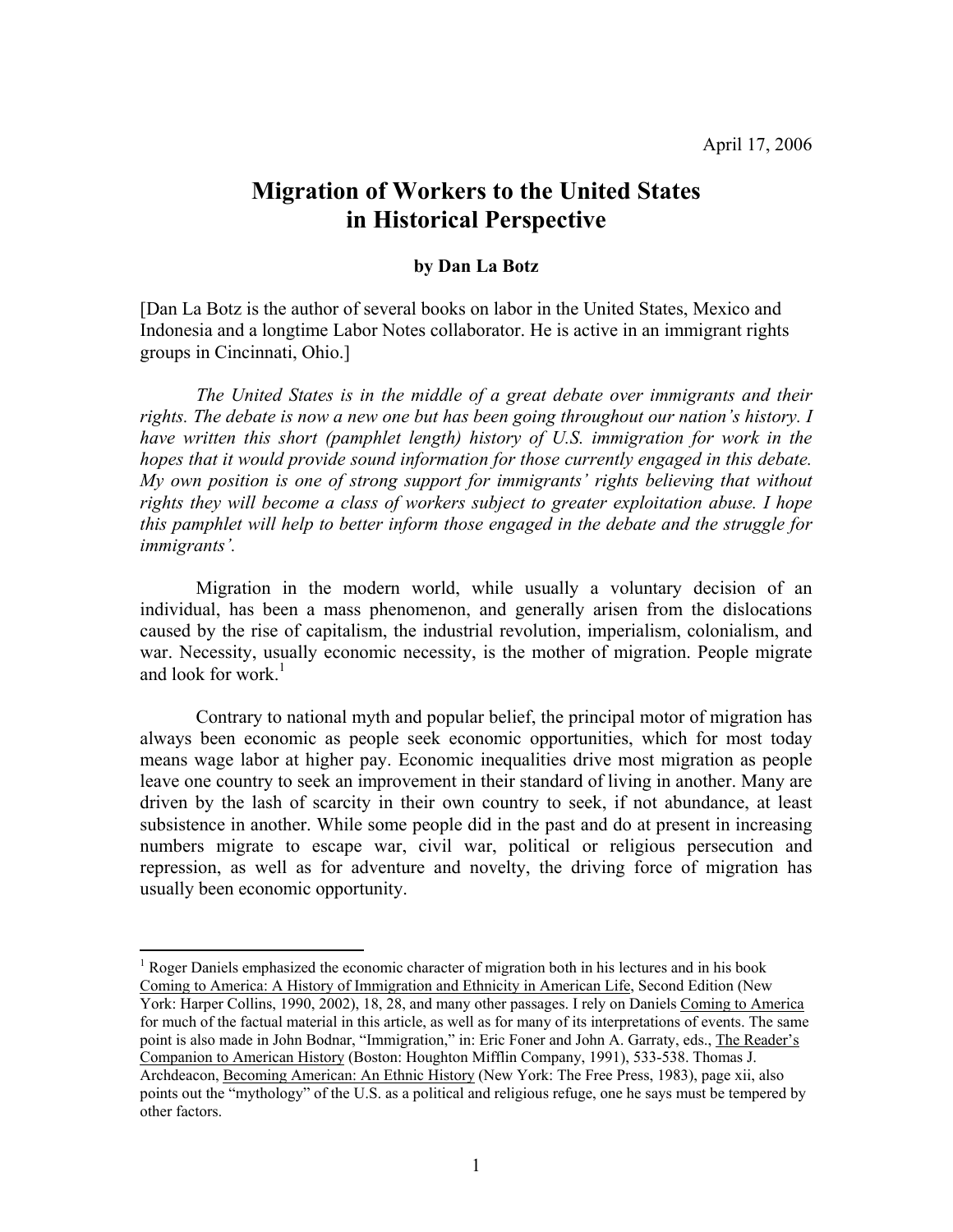Since the end of slavery and indentured servitude, most migrants have been farmers in search of land and workers in search of jobs. But frequently the farmers, without resources to purchase land, became laborers in search of work. In many cases, of course, the political and economic situations may combine to push people out of one country and pull them to another. An excellent account of contemporary Latino immigration to the United States bears the telling title Harvest of Empire, suggesting that the United States' historic military intervention, support for dictators, and the "free trade" economic policies of an imperial United States have devastated certain regions, peoples and classes in Latin America, and are largely responsible for the enormous contemporary Latin American immigration to the United States.<sup>2</sup> But even where political repression or religious persecution may be the motor of migration, the migrant immediately faces the issue of earning a living, and the matter becomes economic. Most people migrate, for work, and even those who don't usually soon need work.

#### **The International Labor Market**

 The most useful way to analyze and to discussion migration is in terms of what Lydia Potts called "the world market for labor power." That world market for labor power, she argues, emerged several hundred years ago, but became "a universal structure." The structure was forged by the rise of capitalism, imperialism, and colonialism, which on the one hand destroyed traditional societies, and on the other created an international market for labor in the core modern industrial societies. She suggests that the world labor market created one after another of international labor systems: American Indian slavery and then forced labor, African slavery, Asian coolie labor, the great European and Asian voluntary migrations of the nineteenth century, and the intercontinental brain drain of the late twentieth century.<sup>3</sup>

The world labor market can be analyzed and periodized in terms of economic regimes and labor regimes. Economic regimes (for example, merchant capital and mercantilism, plantation slavery, industrial capitalism, mass production and consumerism) and labor regimes (such as artisan production, commercial farming, slavery, indentured servitude, debt peonage, contract labor, and wage labor under Taylorism or Fordism) created the conditions under which migrants moved, left an old country, and established themselves in a new one, found work and labored. The uneven

<sup>&</sup>lt;sup>2</sup> Juan Gonzalez, <u>Harvest of Empire: A History of Latinos in America</u> (New York: Penguin, 2000).<br><sup>3</sup> Lydia Potts, The World Lebour Merket: A History of Migration (London: Zed Press, 1990), see by <sup>3</sup> Lydia Potts, The World Labour Market: A History of Migration (London: Zed Press, 1990), see her introduction and conclusion for her theory. Also, Dick Hoerder, "International Labor Markets and Community Building by Migrant Workers in the Atlantic Economy," in: Rudolph J. Vecoli and Suzanne M Sinke, eds., A Century of European Migrations, 1830-1930 (Chicago: University of Illinois Press, 1991), 78-110. While limited to Europe and the United States, it presents a theory similar to Potts. Gabriel Kolko, Main Currents in Modern American History (New York: Pantheon, 1976, 1984), made a similar case in Chapter 3, "The American Working Class: Immigrant Foundations," 67- 99, see page 68. The starting point for this discussion is: Frank Thistlethwaite, "Migration from Europe Overseas in the Nineteenth and Twentieth Centuries," XI. *Congrès international des sciences historiques. Rapports* (Stockholm, 1960), 32- 60 or in Vecoli and Sinke, Ibid. Others argue that labor migration is limited, especially when compared to the movement of capital and commodities, and that it has become much more limited in recent decades. See: Paul Hirst and Graame Thompson, Globalization in Question, 2<sup>nd</sup> Edition (Malden Maine: Polity Press, 1996,1999), 29-30.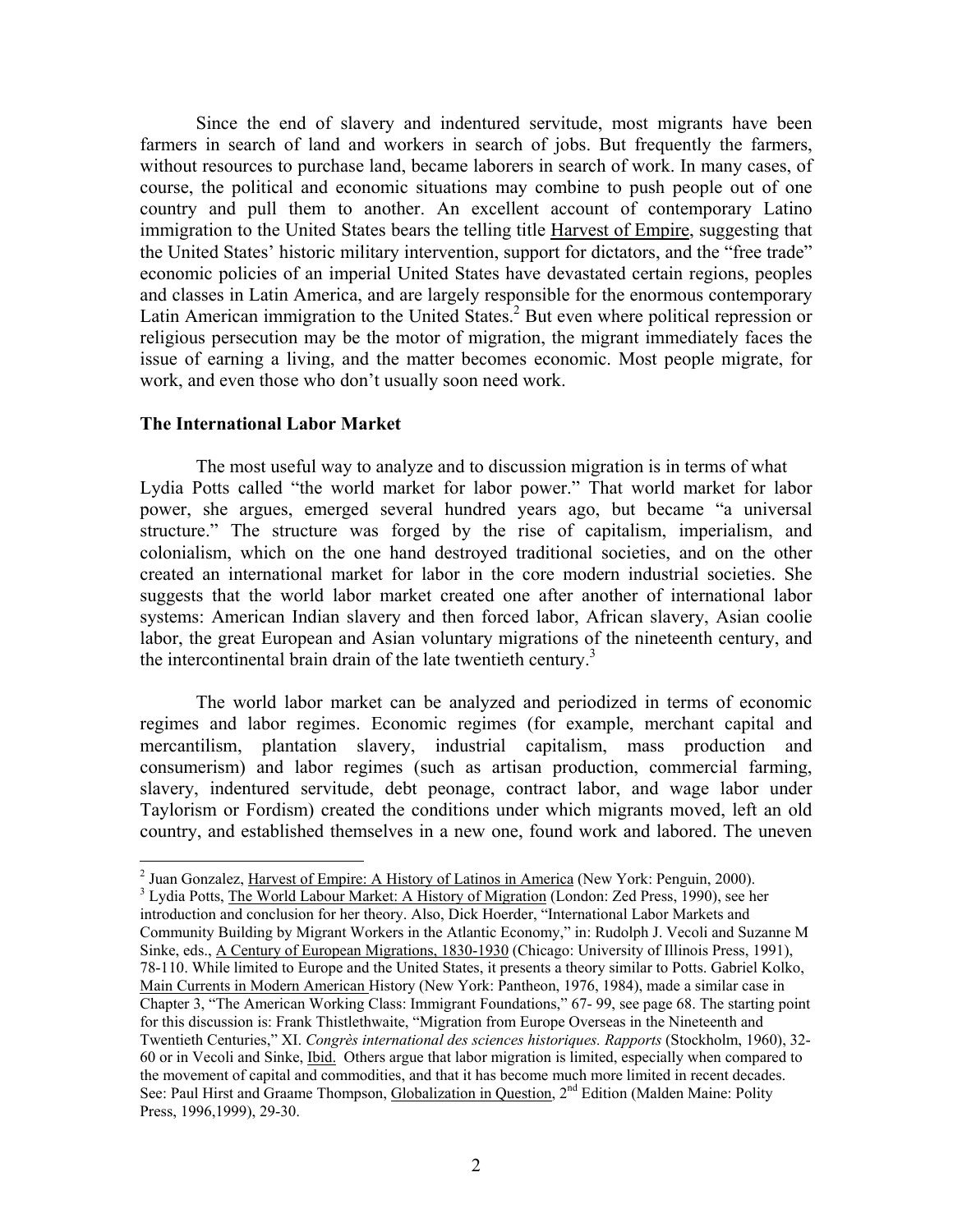character of capitalist development, and the resulting differences in wages, income, and standard of living, give rise to the economic and social differences that encourage individuals to make decisions to move, and set in motion the massive flows of migration. People pursue a higher price for their labor on the market. The market for labor is the principal motor of migration. The laws and policies governing labor and migration of the sending and receiving countries shape the flows. Polices and laws are like sea walls or levees attempting to hold back the tides of economically driven migration.

While other factors, such as communal violence, political repression, religious persecution, natural disaster, and war play a major role, the market remains the dominant motor of migration. With the rise of the United States to preeminence and more recently to global dominance, American capitalism became a major factor in the world labor market. Already in 1926 Harry Jerome suggested in Migration and Business Cycles that American capitalism's boom and bust cycles functioned like a kind of pump, drawing in or pushing out potential migrants and laborers as dictated by the market.<sup>4</sup> "Write if you get work," both expresses the vicissitudes of the erratic capitalist pump, and suggests the phenomenon of chain migration that pulls one after another immigrant out of a village in Michoacan, Mexico and draws him or her to a meat packing plant in the Midwest.

As common sense would suggest, most migrants come neither from the better off classes nor from the very poorest groups. Those who have a comfortable situation, have little inducement to migrate. Those who form the very poorest groups in any society will usually not have the wherewithal to migrate. During the great peasant migrations of the nineteenth century, for example, those who migrated usually needed money enough for their passage, and that eliminated the very poorest. Forced migrants, such as slaves and prisoners, do not conform to these generalizations, nor do desperate exiles and refugees who are forced to flee their homeland.

The economic processes and social crises driving labor migration, as well as the political policies shaping it, affect both men and women. In 1885 E.G. Ravenstein, the founder of immigration theory, wrote, "Woman is a greater migrant than man. This may surprise those who associate women with domestic life, but the figures of the census clearly prove it."<sup>5</sup> Throughout the world, women migrate at about the same rate as men.<sup>6</sup> Men and women both immigrate to the United States, women at about the same rates of men in general, though this varies among different ethnic and national groups, as we will see below. In many immigrant groups men have immigrated first and women have come later to unite families, but it is also the case that some women migrate alone, and, in some ethnic and national groups, more women migrate than men. While many women in the past migrated for work, many also migrated to do the domestic work of the family.

<u>.</u>

<sup>&</sup>lt;sup>4</sup> Harry Jerome Migration and Business Cycles, with a foreword by Wesley C. Mitchell (New York, National Bureau of Economic Research, inc., 1926).

<sup>&</sup>lt;sup>5</sup> E.G. Ravenstein, "The Laws of Migration," Journal of the Royal Statistical Society, 1885, 48 (2): 167-235. Ravenstein's work was a study of migration patterns in  $19<sup>th</sup>$  century England.

Debra L. DeLaet, "The Invisibility of Women in Scholarship on International Migration," the Introduction to: Gregory A. Kelson and Debra L. DeLaet, Gender and Immigration (New York: New York University Press, 1999), 2.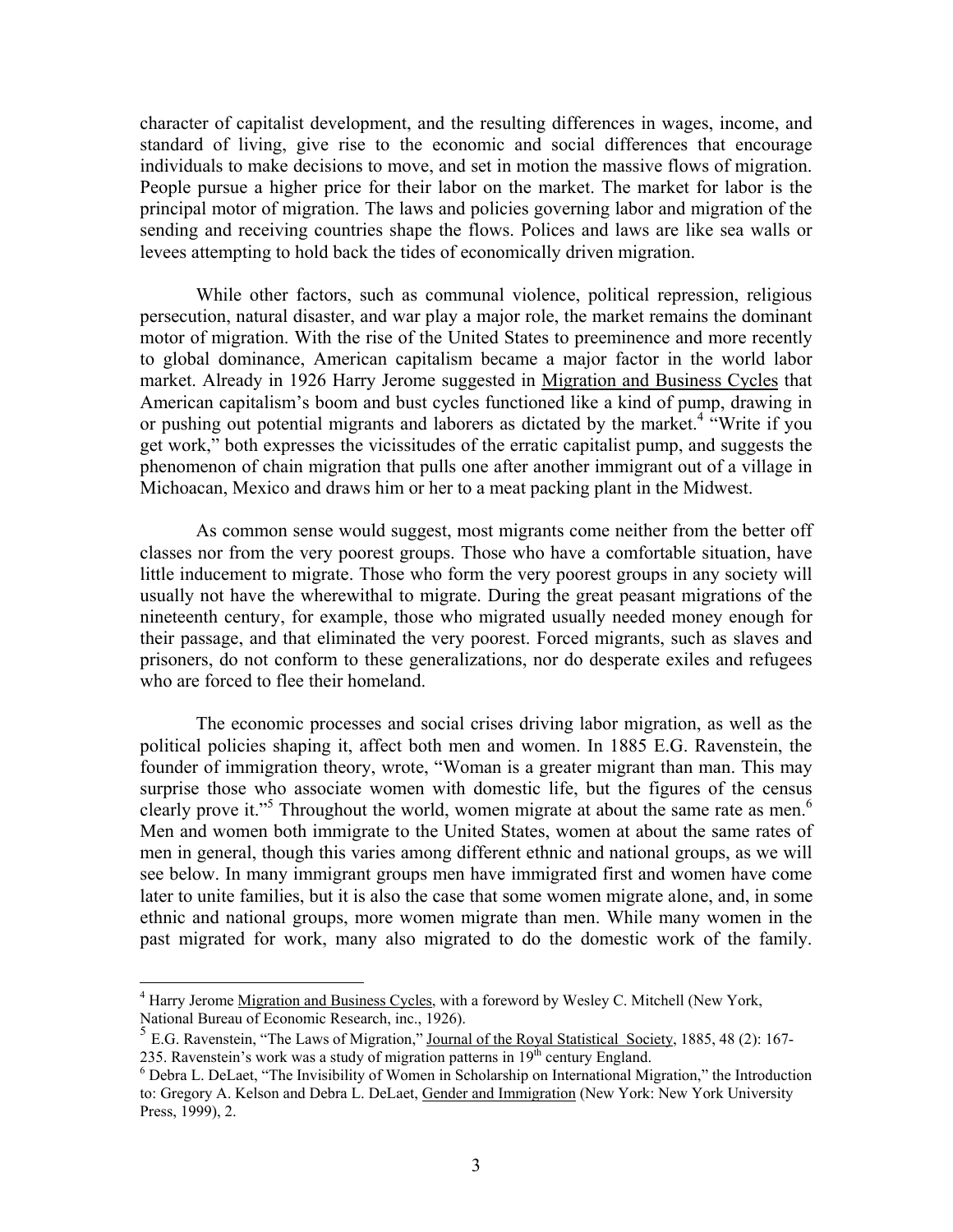Women's ability to find work has always been the most important factor in determining whether or not they would migrate and whether or not they would migrate more or less than men. $<sup>7</sup>$ </sup>

Migration is gendered in part because women leave work in one place and find work in another based on an international sexual division of labor. Women may leave low-paying agricultural, service or industrial work in their homeland to take jobs as domestics, garment workers, or factory workers. Labor markets in the homeland and in the United States still tend to be segmented, with women excluded from certain occupations. Women of color may face yet other limitations.<sup>8</sup> Economic pressures tend to be refracted through the international sexual and racial division of labor. In general, however, we can say that economic pressures that drive immigration move entire nations and the social classes within them, classes made up of men and women. Women, by and large, do not migrate for different reasons than men. For women too, migration is primarily economic.

### **The Demographic Catastrophe and Labor Scarcity**

 $\overline{a}$ 

 The primary factor shaping immigration to British North America and later to the United States was labor scarcity. The British colonists in the South invested in the creation of plantations that required labor to make a profit. For a variety of reasons, the North American Indians could not serve the labor needs of the British colonists, who turned instead to indentured servitude, the transportation of convicts, kidnapping of children and eventually to slavery. Labor scarcity drove the ruling merchant and planter elite to experiment with different alternatives, and those alternative labor systems shaped the immigration. The turn to indentured servitude and slavery, however, may be said to have started with the "failure" of the Indian to serve the needs of the British.

When the Europeans arrived, it is estimated that between 50 and 100 million Indians lived in North America, 40 million in Mesoamerica (Mexico and Guatemala), and about five million in what is today the United States and Canada.<sup>9</sup> With the arrival of the Europeans, the Indians, were either enslaved, removed, exterminated or died from contagious diseases to which they had no immunity.10 The Indians were descendants of Asian peoples who had migrated across the Bering Straits from Asia. Living for thousands of years in the Americas did not have the same endemic diseases and thus did

 $8$  In the United States, there are virtually no women in the skilled trades, for example, i.e., plumbers, carpenters, electricians, and few in professions such as engineering, and fewer black women in either. <sup>9</sup> Indians (rather than Native Americans or Amerindians) is now the commonly accept term for the

<sup>&</sup>lt;sup>7</sup> "The proportion of women to be found among the immigrants of a particular nationality reflected, in part, the ability of females from that ethnic background to find employment. Immigrant women were not ornaments," Archdeacon, Becoming American, 136.

indigenous people of North America. Russell Thornton, American Indian Holocaust and Survival: A Population History Since 1492 (Norman, Oklahoma; University of Oklahoma Press, 1987.) Thornton has a lengthy discussion of estimates and methodologies of estimating indigenous population, together with many tables and maps dealing with all of the Americas and with various regions.

<sup>&</sup>lt;sup>10</sup> Alfred W. Crosby, Jr., The Colombian Exchange: Biological and Cultural Consequences of 1492 (Westport, Conn.: Greenwood Press, 1972), Chapter 2, "Conquistador y Pestilencia," 35-63.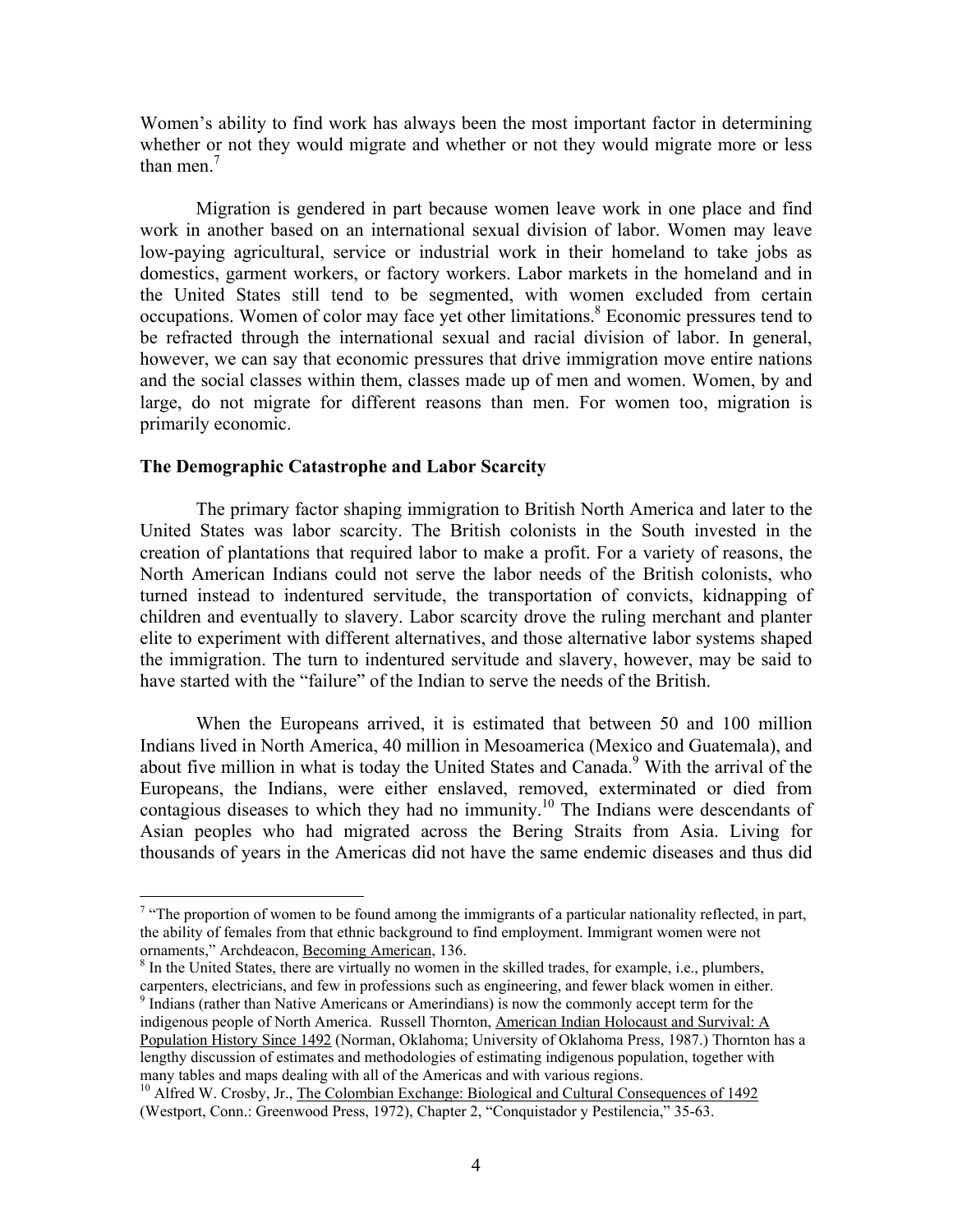not have immunity to European diseases, consequently their exposure to alien microbes led to a demographic catastrophe that is believed to have killed at least six out of ten Indians in the Americas, and perhaps more.<sup>11</sup> While many Indians, despite their often fierce resistance, were killed in warfare or worked to death, most succumbed to disease. One might suggest that the first and worst environmental and occupational exposure of the New World was simply exposure to the Europeans or Africans who carried new and deadly diseases, as remained the case in the late twentieth century in isolated parts of Brazil, where gold prospectors carry disease and death to unexposed native populations.

### **The English Foundational Culture**

British Protestant ministers offered prayers of thanks to God for thus removing the Indians, and making way for the English. Those that God had not eliminated, the English themselves annihilated, laying the basis for settlement and labor immigration.

In a certain sense we can say that the original English colonization and settlement was the most important immigration, since English immigrants planted the seed of the future American culture. While the indigenous peoples, the Spaniards, French and Dutch, and Africans were present in various areas of North America and in the future United States before or at the same time as the British, it was the latter who established the foundational culture. The British North American colonists, or more properly their ruling elite, established the English language, English law and concepts of property, Protestant Christianity, the British version of patriarchy, the notion of white supremacy over Indians and Africans, and capitalist economic relations as the fundamental cultural basis the future United States. While English government and society did maintain some notion of both representation and rights, still English political culture was not democratic, but rather extremely elitist and hierarchical. The questions of representational government, democratic and civil rights, labor rights, and, of course, immigration policy, were matters that would be shaped and determined by social and political struggle over the next 400 years.

#### **Colonial Immigration and Indentured Servitude**

1

The colonial immigration to British North America was predominantly English, Welsh, Scotch-Irish, German and African, and some four million Europeans and one million African-Americas resided in the United States by 1790. The English elite first attempted to solve the labor scarcity problem by the use of indentured labor, attracting migrants already moving in internal migration streams in the British Isle or on the European continent. Of all colonial white immigrants to British North America, it is estimated that half were indentured servants, while many were transported convicts, and a

 $11$  Daniels, Coming to America, gives a range of views estimating a population decline of 20, 60, or even 90 percent. The higher estimates have been gaining ground over time. Thornton, *Ibid.* covers population decline for various specific groups.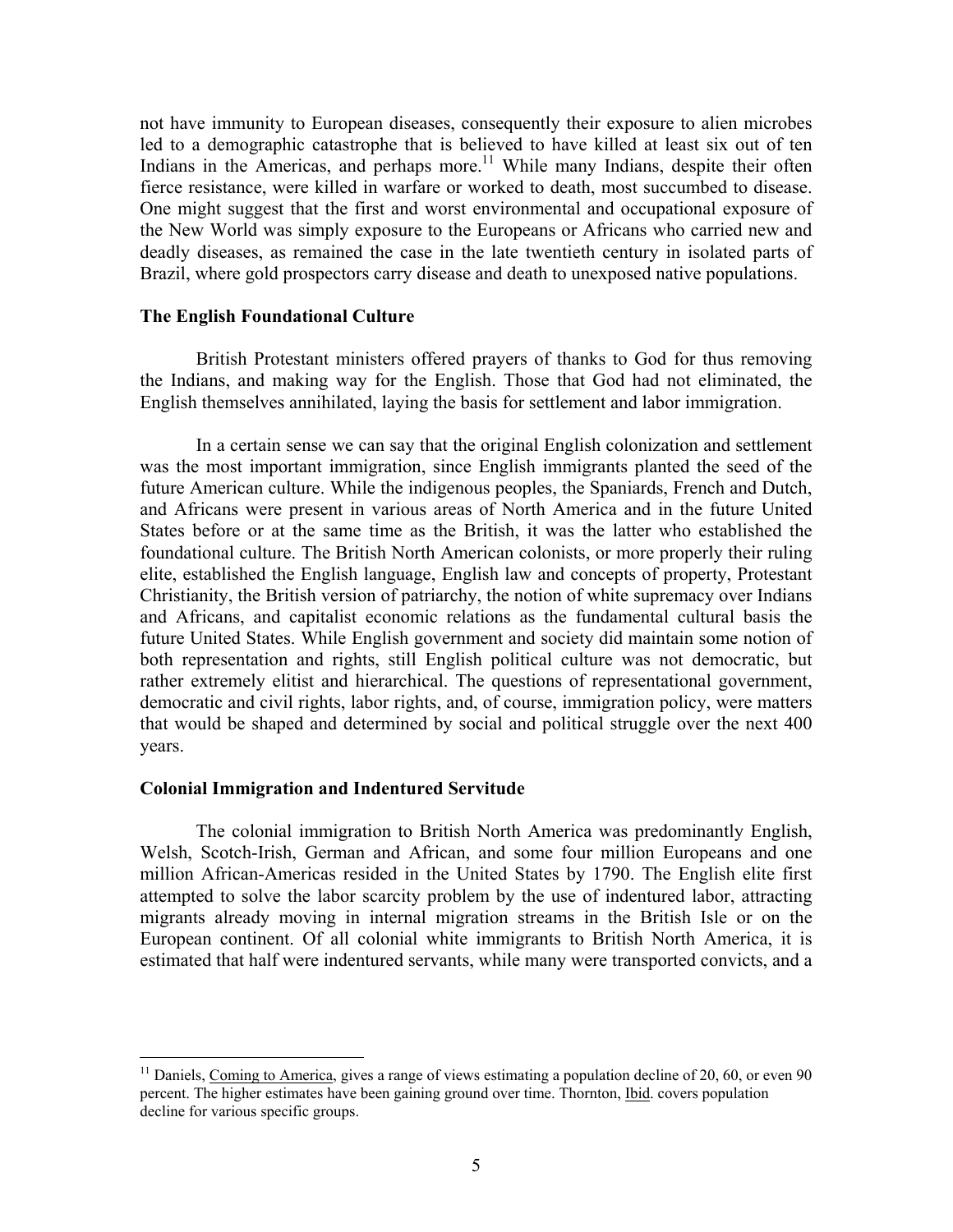significant number were adults or children "spirited away," the victims of kidnapping.<sup>12</sup> Seventy-five to 85 percent of the 130,000 English who went to the Chesapeake in the seventeenth century were indentured servants. Three-fourths of them were men between 15 and 24 years of age.<sup>13</sup> Most indentured servants everywhere in the colonies were young, single males in their teens or twenties, traveling alone. Indentured servants signed contracts of from four to 10 years (the latter usually for unskilled minors), and typically for seven years. Indentured servants usually signed those contacts in England and were sold upon arriving in the colonies. But others without contracts were sold according to "the custom of the country." Some were "redemptioners," usually family groups from Europe, who were sold as servants to payoff the unpaid balance of their passage.<sup>14</sup>

Working conditions on the plantations were so terrible that two-thirds of indentured servant working on them died before regaining their freedom. The discipline was harsh to say the least. Men could be fined, branded, whipped for insubordination, and executed for other offenses. Women who became pregnant, as 20 percent did (sometimes by their masters), could be punished, and have more time added to their indenture. Some had their children taken and sold.<sup>15</sup>

When indentured servants did survive and become free, their insistence on rights and representation, their desire for land, and their ambitions to live like the gentry made such white workers dangerous competitors who threatened to upset the colonial tobacco cart, challenging the seigneurial elite or provoking wars with the Indians. White labor's claims on rights to land and a share in political power made its continued employment problematic for the elite by the  $1670s$ .<sup>16</sup> The answer was to turn to laborers captured in Africa and transported by trading companies to work in the British colonies. The first African servants brought to labor in the British colonies in 1619 were not yet defined in law as slaves, something that did not happen until the 1660s.

### **Slaves as Immigrants**

 $\overline{a}$ 

 The African Americans brought as slaves to the British North American colonies and later to the United States were involuntary immigrants brought to provide labor, mostly for plantations. Altogether it is estimated that more than nine million slaves were

<sup>&</sup>lt;sup>12</sup> Peter Linebaugh and Marcus Rediker, The Many-Headed Hydra: Sailors, Slaves, Commoners, and the Hidden History of the Revolutionary Atlantic (Boston: Beacon Press, 2000), 57-60. They state that twothirds of all who came were indentured, transported or kidnapped.

<sup>&</sup>lt;sup>13</sup> Bruce Levine et al, <u>Who Built America? Working People and the Nation's Economy, Politics, Culture and Society (New York: Pantheon, 1989), I, 50.</u>

<sup>&</sup>lt;sup>14</sup> David Cressy, Coming Over: Migration and Communication between England and New England in the Seventeenth Century (New York: Cambridge University Press, 1987, 1989); David W.Galenson, White Sevitude in Colonial America: An Economic Analysis (New York: Cambridge University Press, 1995); Abbot Emerson Smith, Colonists in Bondage: White Servitude and Convict Labor in America (Chapel Hill: University of North Carolina Press, 1947). For a useful summary see: Russel R. Menard, "Indentured Servitude," Eric Foner and John A. Garraty, eds., The Reader's Companion to American History (Boston: Houghton Mifflin Company, 1991), 542-3.<br><sup>15</sup> Levine, Who Built America?, I, 52.

<sup>&</sup>lt;sup>16</sup> Edmund S. Morgan, American Slavery, American Freedom:The Ordeal of Colonial Virginia (New york: W.W. Norton & Company, 1975).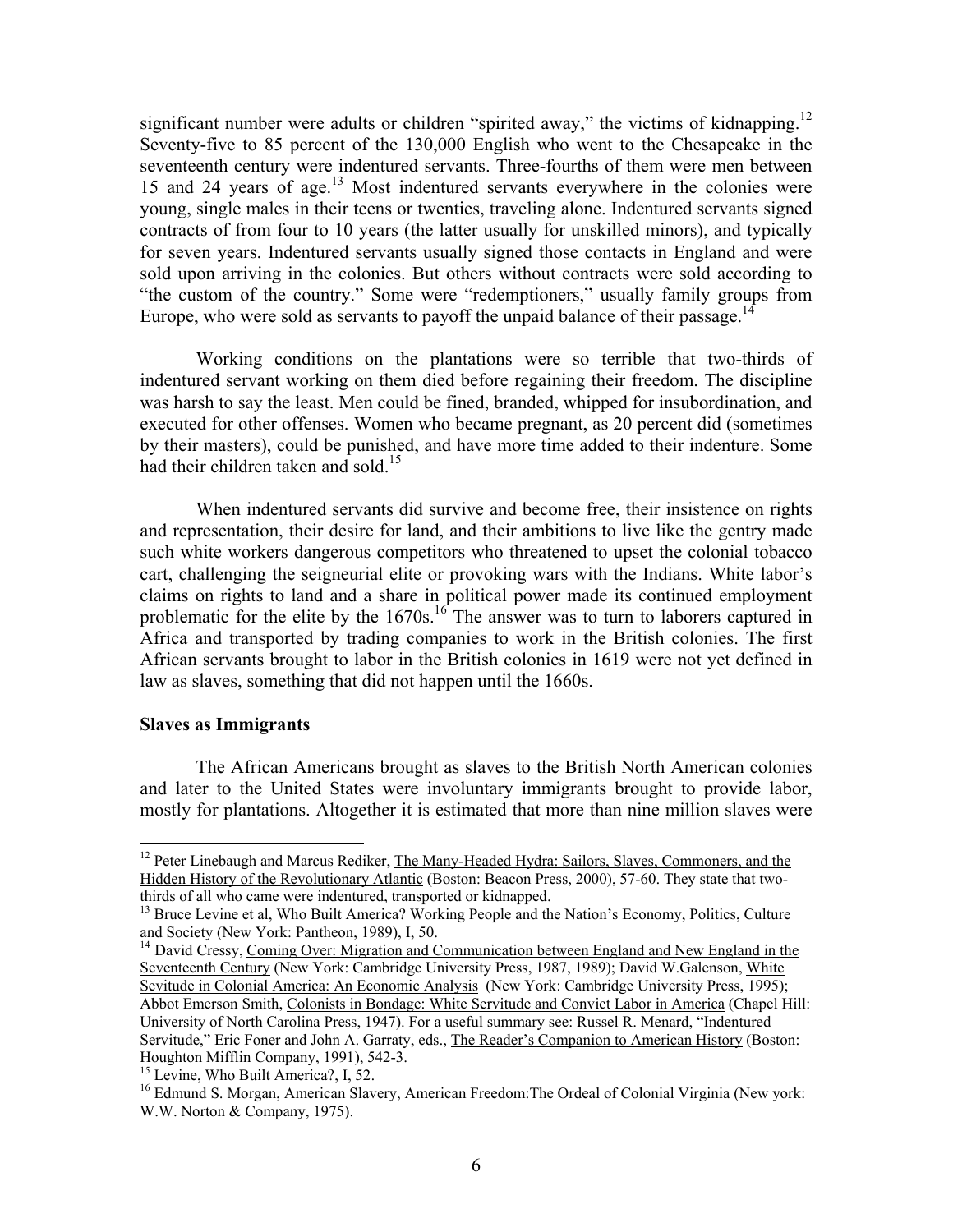brought from Africa to the New World in the period between 1500 and 1850.<sup>17</sup> The total number of slaves living and laboring in the American slave system (that is throughout North and South America) reached over six million in the 1850s, making it probably the largest slave system in world history (that is, exceeding the number of slaves of the Roman Italy). $^{18}$ 

Of the almost 10 million slaves brought to the Americas only 427,300 were brought to the future United states (British North America and Louisiana), or not quite 4.5 percent. However their population grew to become one of the most significant in the Americas. While slaves in some British and French Caribbean colonies often died off without issue, slaves on the North American continent survived and reproduced. The slave trade imported more than a majority of young men, yet by 1820, before the official end of the slave trade, the population had through natural increase become sexually balanced at 890,000 black males (50.7 percent) and 873,000 black females (49.3 percent).<sup>19</sup> By the time of the Civil War, the African American slave population had reached four million.

The Atlantic slave trade was intimately tied up with the rise of capitalism in Europe, particularly in England and in the British colonies. The Portuguese, Dutch, British and American slave trading companies became the first great multinational corporations, the slave ships became floating factories, the sugar mills early prototypes of industrial production, and the textile plants which absorbed the slave-produced cotton laid the foundations of industrial capitalism in Europe and North America.<sup>20</sup>

The Atlantic system of plantation slavery differed fundamentally from other and earlier systems of slavery because virtually all slaves were destined for intense manual labor, with much less chance of freedom. Ninety percent of the African (and later African American) slaves worked on plantation. The plantations used gang-labor in the production of staple crops such as tobacco, cotton, sugar, rice, and indigo for sale on the world capitalist market. Slaves typically worked 12 hours a day, and since they could produce their own keep in two days, the system was extremely profitable.<sup>21</sup> Slaves (by the nineteenth century) probably received a better diet than most workers and peasants,

<sup>&</sup>lt;sup>17</sup> Philip D. Curtin, The Atlantic Slave Trade: A Census (Madison: University of Wisconsin, 1969), Table 77, page 268. While more than nine million slaves arrived in the Americas from Africa, other millions must have perished in wars of conquest and subjugation, and in transportation. Estimates of the numbers of slaves brought to the Americas have varied from 3 million to 25 million, but Curtin's estimate of more than 9 million or as he sometimes say about 10 million is now standard.

<sup>&</sup>lt;sup>18</sup> Bobin Blackburn, The Making of New World Slavery: From the Baroque to the Modern, 1492-1800 (London: Verso, 1997), 3.<br><sup>19</sup> Daniels, Coming to America, 61.

<sup>&</sup>lt;sup>20</sup> Eric Williams, Capitalism and Slavery (Chapel Hill: University of North Carolina Press, 1944, 1994), passim, and Blackburn, Ibid., passim. Blackburn argues that capitalism created slavery as much as slavery laid the foundation for capitalism.

<sup>&</sup>lt;sup>21</sup> Eugene Genovese estimates the workday at 12 hours in Edward D.Genovese, Roll Jordan, Roll: The World the Slaves Made (New York: Vintage Books, 1972, 1974), 60; the estimate of two days work to pay the cost of their keep comes from Robin Blackburn, The Overthrow of Colonial Slavery 176-1848 (New York: Verso, 1988, 2000), 8. Genovese explains that while slaves spent 15 hours at work, three hours of that were usually spent at rest.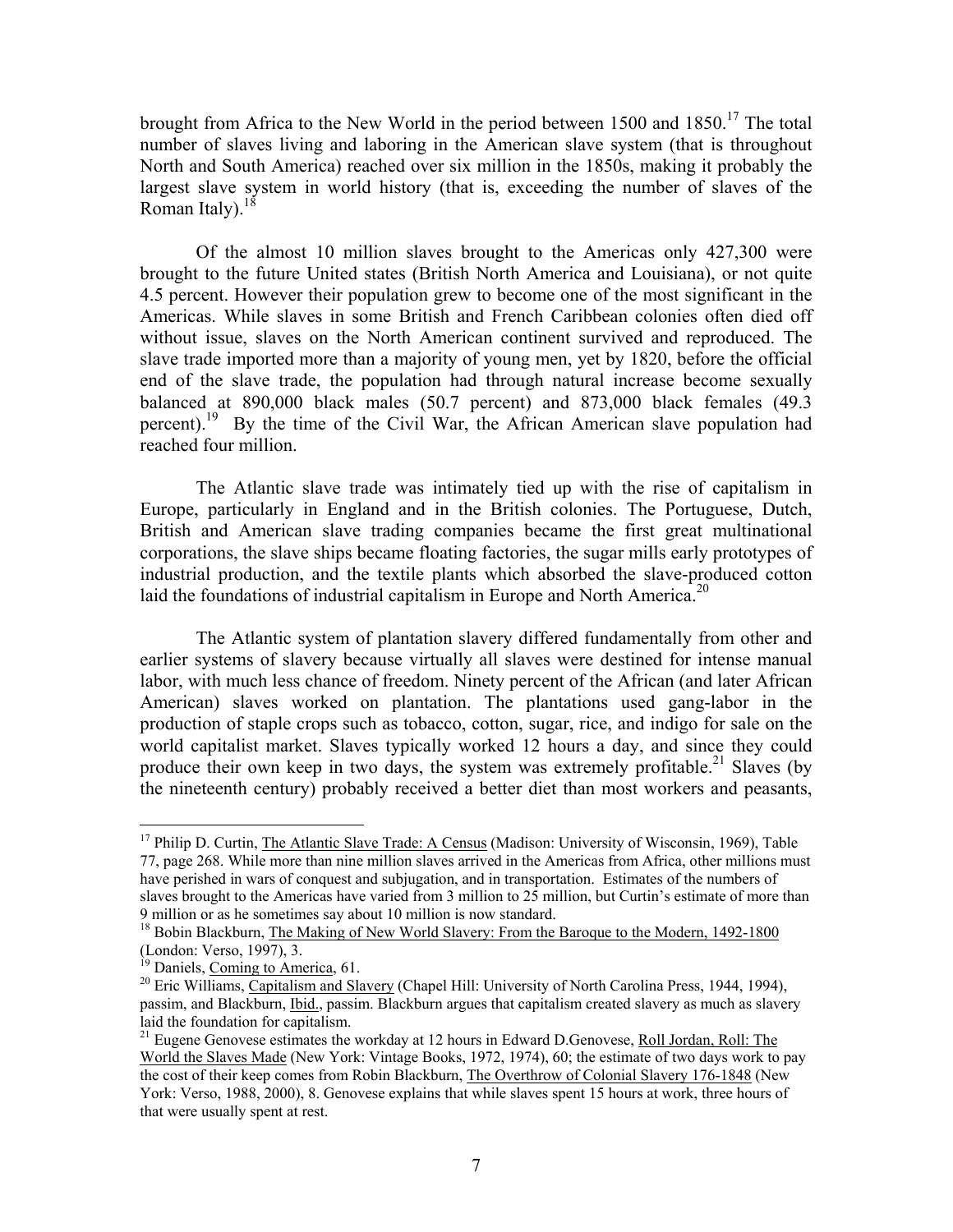and most owners provided some medical care.<sup>22</sup> While it is true that the slavery in Catholic Latin America differed from slavery in North America or the Caribbean, for example by forbidding the break up of families, everywhere slavery was based on conquest and subjugation, maintained by violence (chains, whips, guns, beatings, rape and murder), and accompanied by race prejudice.

Primarily a labor system, slavery engendered new concepts of race and racism. The Spanish in the Reconquista of the Penninsula from the Moslems, and the English in the conquest of the Irish had already developed notions of racial and religious superiority. But the conflicts with the Indians and Africans led to new and perhaps even stronger notions of ethnic superiority. While skin pigment originally served fundamentally as a badge of slavery, the slave owners gradually developed ideologies that also linked color (and other characteristics) to concepts of the inherent inferiority, even sub-humanity of the slave of African descent. At the same time, "white," European, Christians had already developed a notion of their right to rule, to own, and to command.<sup>23</sup>

The African slave population in North America came almost entirely from West Africa, but from many different regions and peoples with a variety of religious practices and languages. Still the slaves managed to preserve some African practices, and, joining those with the English Christian culture, created a new African American slave culture which served to cohere a community and to resist their oppression and exploitation.<sup>24</sup> Slaves engaged in many forms of resistance at work on the plantations, or fled to Spanish territory in Florida, and, though the geography of British North America made it difficult, periodically rose in armed revolts and rebellions, all of which were violently suppressed.<sup>25</sup> Nevertheless that resistance and those armed rebellions, combined with the work of African American and white abolitionists in the North may be said to have contributed to bringing about the Civil War and the end of slavery.<sup>26</sup>

 $22$  Genovese, The World Slaves Made, 60-65. This is not to praise the slave owners for their treatment of the slaves, but rather suggests the poor conditions of other agricultural laborers, artisans and workers in the rest of the world at the hands of landlords and capitalists.

 $^{23}$  I put "white" in quotation marks here, and would at this point do the same with "black," because of course there were no "whites" in Europe and no "blacks" in Africa. Such racial terminology developed only with the rise of the slave trade, the plantation slave system, and the encounter with the indigenous people of the New World, as Europeans and Africans came to the new world, voluntarily and involuntarily. <sup>24</sup> Peter H. Wood, Black Majority: Negroes in colonial South Carolina, From 1670 through the Stono

Rebellion (New York: W.W. Norton & Company, 1974, 1975); John W. Blassingame, The Slave Community: Plantation Life in the Antebellum South, New and Enlarged Edition (New York: Oxford University Press, 1972, 1979); Deborah Gray White, Ar'n't I a Woman? Female Slaves in the Plantation South (New York: W.W. Norton & Company, 1985); Edward D.Genovese, Roll Jordan, Roll: TheWorld the Slaves Made (New York: Vintage Books, 1972, 1974); Peter Kolchin, American Slavery: 1619-1877 (New York: Hill and Wang, 1993) provides an excellent overview of the history of slavery in British North America and the United States.

<sup>&</sup>lt;sup>25</sup> Herbert Aptheker, American Negro Slave Revolts (New York: Columbia University Press, 1943); Eugene D. Genovese, From Rebellion to Revolution: Afro-American Slave Revolts in the Making of the Modern World (Baton rouge: Louisana State University Press, 1979); Robin Blackburn, The overthrow of Colonial Slavery: 1776-1848 (London: Verso, 1988, 2000).<br><sup>26</sup> Paul Goodman, <u>Of One Blood: Aboitionism and the Origins of Racial Equality</u> (Berkeley: University of

California Press, 1998) puts new emphasis on the role of African Americans in the abolitionist movements, many of them former slaves. Though this had been advanced earlier, see Herbert Aptheker, The Negro in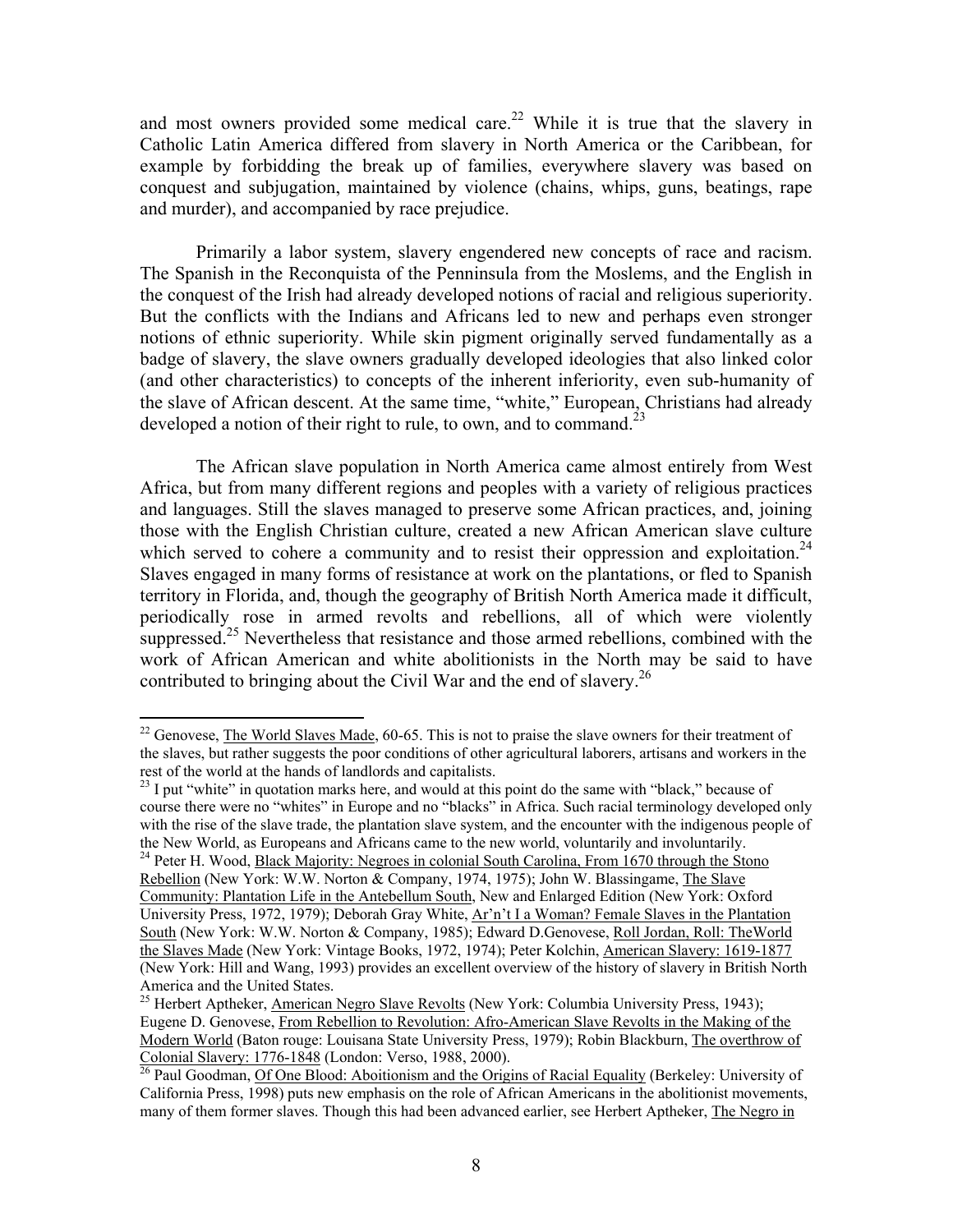#### **Immigration, Race and Citizenship in the New Republic**

 The United States Constitution adopted in 1788, and the Naturalization Act passed by Congress in 1790, provided the first laws on race, immigration and naturalization. The 1790 Naturalization Act offered naturalization, that is citizenship, to "free white persons" who had been in the United States for two years. Thus immigrant blacks and Asians were not permitted to become citizens. The citizenship of free blacks born in the United States (from native or immigrant parents) depended on state law: some states gave free blacks citizenship, some did not.

 What about Indians? The U.S. Constitution, Article 1, Section 8 had empowered Congress "to regulate commerce with foreign nations, and among the several States, and with the Indian tribes." In the Supreme Court case of Cherokee Nation v. Georgia (1831), Chief Justice John Marshall's decision described Indians tribes as "domestic dependent nations," and therefore aliens. Being non-whites, they were therefore not eligible for citizenship. Nevertheless, some state and local governments did in practice treat assimilated Indians as citizens, permitting them to vote and run for office. Not until 1924 did Congress confer citizenship on all native-born American Indians.<sup>27</sup>

#### **Nineteenth Century Immigration**

 During the period between 1776 and 1815 there was little recorded immigration to the United States because of the Revolutionary War, the political instability of the early Republic, and then the War of 1812 (to 1815). We usually periodize nineteenth and early twentieth century immigration as extending from 1820 to 1924, the date of restrictive immigration legislation, which can conveniently be broken up into the eras before and after the U.S. Civil War, after which comes the great burst of industrialization. That period is followed the hiatus of the Great Depression and World War II, a twenty year stretch (1824 to 1945) during which there is little immigration, and some significant emigration. After that we have the post-War immigration, and the contemporary immigration from 1965 to September 11, 2000. The period since September 11 will likely have to be considered a new period, with new characteristics determined by the war on terrorism, a series of imperial international wars, and a deepening crisis of American capitalism.

#### **1820-1924: A Peasant Immigration**

In the period under discussion (1820-1924) there is a steady and constant increase in immigrants with four notable exceptions: the U.S. Civil War from 1861-1865, the long

the Abolitionist Movement (New York: International Publishers, 1941). The theme of the role of African American resistance was most forcefully advanced by W.E.B. Du Bois in Black Reconstruction in America, 1860-1880 (New York: Atheneum, 1935, 1962, 1969). That idea is now incorporated in the standard histories, such as, Eric Foner, Reconstruction: America's Unfinished Revolution, 1863-1877 (New York: Harper & Row, Publishers, 1988, 1989).

 $27$  Daniels, Ibid, 114.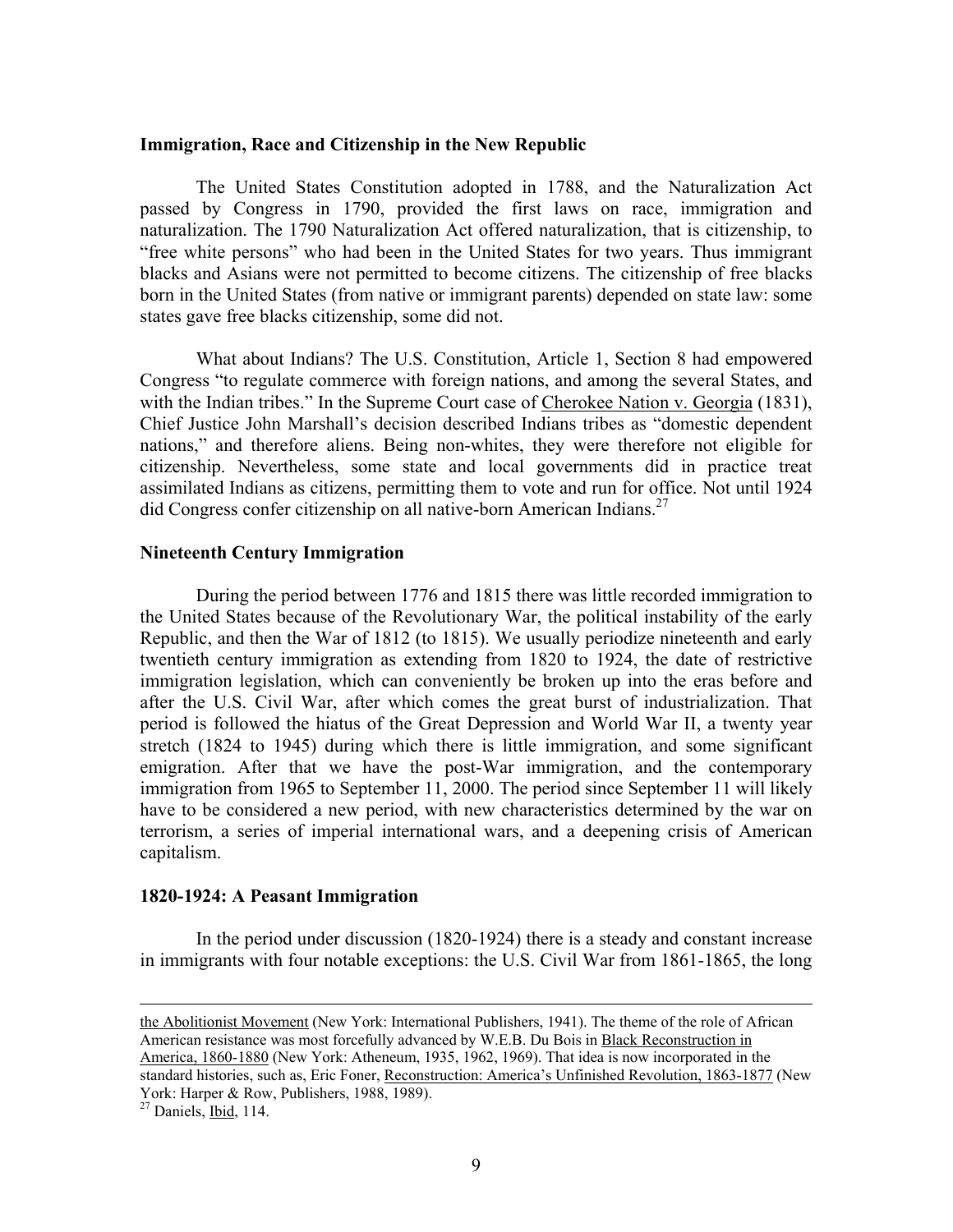depression of the 1890s, World War I from 1914 to 1918, and the 1920s, because of the restrictive immigration legislation. But, with those exceptions noted, this was a period of massive immigration, with almost 36 million immigrants entering the United States between 1820 and 1924. During this period the population of the United States grew form less than 10 million in 1820 to more than 100 million in 1920. While most immigrants came from Europe, they also came from North America (Canada), Asia and Latin America, principally Mexico.

 Who were these new immigrants? What drove this massive immigration of millions to the United States? The precondition of this migration was an enormous and unprecedented expansion of the population of Europe in the late  $18<sup>th</sup>$  and  $19<sup>th</sup>$  centuries. Between 1750 and 1845 Europe's population grew from 140 to 250 million.<sup>28</sup> But it was not simply more people that produced migration. This great peasant migration was set in motion by the capitalist transformation of Europe, Latin America, and then Asia in the nineteenth century, a transformation that created new capitalist enterprises and markets, and powerful new capitalist states. For, while people of many walks of life come to the United States over that 100 year span—businessmen, professionals, artisans and workers—these were overwhelmingly peasants whether from Ireland and Italy or Russia and China. In this process money and markets, railroads and steamships, political parties and governments—some of them created by revolution—gradually undermined "the old order"—whatever old order that might have been. The penetration of commercial agriculture, the sale of factory-made consumer goods, and the introduction of a money economy corroded the pillars of tradition, eroded the foundations of authority, disrupted the traditional patterns of property holding and set in motion millions of peasants, first as migrants within Europe, Asia or Latin America and then in great international overseas voyages. The railroad train and steamship, and the pre-paid ticket, made this migration possible for millions. By 1906 the price of a ticket from Naples to New York was \$30.00 and took only two weeks.

The "twin revolution," the industrial revolution in England and the bourgeois political revolution in France, transformed all of Europe and eventually the world, and everywhere it overturned the traditional social and labor relations on the land. The bourgeois revolution ended feudalism and serfdom to create capitalism and wage labor. The French Revolution abolished feudalism and brought land reform to most of Latin Europe by 1800, as well as to the Low Countries, Switzerland and Western Germany. In Prussia, in the mid-nineteenth century, the Junkers proclaimed themselves no longer feudal lords, but now capitalist landlords, and "liberated" their serfs to become wage laborers.<sup>29</sup> In Italy changes in land tenure, loss of communal rights, and the resulting hunger and starvation drove peasants from the Alpine and pre-Alpine zones, from the Po

<sup>&</sup>lt;sup>28</sup> Thomas J. Archdeacon, <u>Becoming American: An Ethnic History</u> (New York: The Free Press, 1983), 30; E.J. Hobsbawm, The Age of Revolution: Europe, 1789-1848 (London: Weidenfeld and Nicolson, 1962), 169-170. Hobsbawm give the population growth figures for various states.

<sup>&</sup>lt;sup>29</sup> E.J. Hobsbawm, <u>The Age of Revolution: Europe, 1789-</u>1848 (London: Weidenfeld and Nicolson, 1962), Chapter 8, "Land," 149-167; Gabriel Kolko, Main Currents in Modern American History (New York: Pantheon, 1976, 1984), "Migration to the United States was an aspect of an international phenomenon which the emergence of European capitalism created." (68).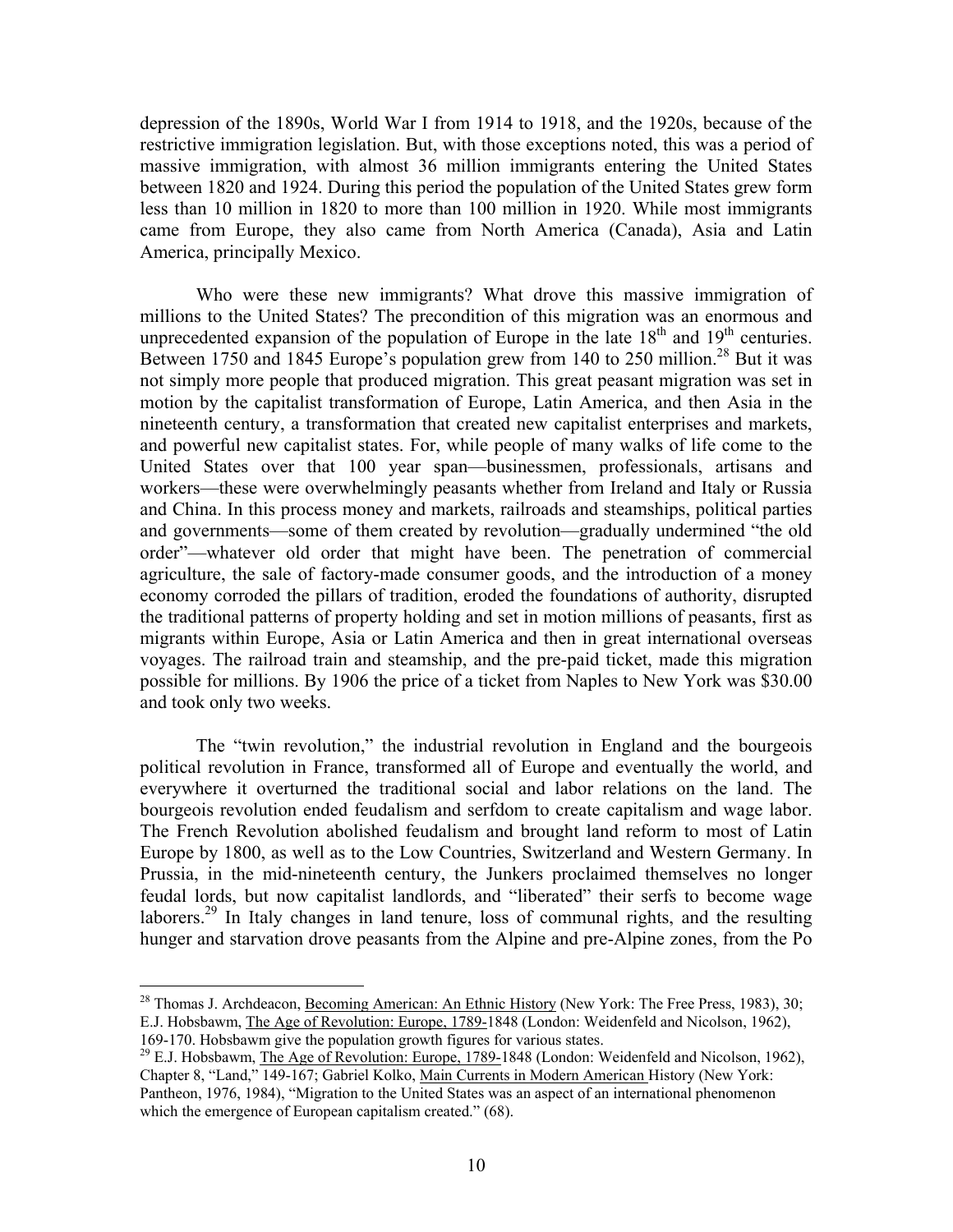Valley, and from the Mezzogiorno, particularly Campania, Calabria and later Sicily.30 A similar process took place in Mexico where Benito Juarez led a revolution that took the land from the Church in the 1850s, to be followed by Porfirio Díaz and *los científicos* who took the land from peasants and Indians in the 1880s. In Europe and China peasants became a vast pool of labor conveyed by the railroads to the harbors and propelled from Europe or Asia to the United States (and other destinations such as Latin America or Australia). In Mexico, the railroads sufficed by the 1880s to carry former peasants North to work in the fields of California, the mines of Arizona, or the factories of Chicago.<sup>31</sup> But whether he or she came from Ireland, Italy or Germany, from China or India, from Mexico or Cuba, the nineteenth century immigrant most often came as a peasant to be transformed into a worker. $32$ 

 The rise of industrial capitalism and imperialism involved profound economic and social transformations, political upheavals, international wars and revolutions, and manmade famines that one contemporary writer has called "the late Victorian Holocausts."<sup>33</sup> The British enclosure of Ireland and the dispossession of the Irish peasants helped to create the Irish potato famine that would drive 1.6 million Irish overseas, the majority of them to the United States. The British Opium War in China 1839-1842, followed by the Great Taiping Rebellion of 1851-1864, disrupted political power and economic life, beginning a process of massive emigration that would see some 2.5 million Chinese leave China between 1840 and 1900. Eventually almost 400,000 came to the United States. In many countries economic and social upheaval led directly to political revolution. The Mexican Revolution of 1910, the Chinese Revolution of 1911, the Russian Revolutions of 1905 and 1917 may be said to represent the culmination of these political upheavals in the period under discussion. Those revolutions too propelled millions of peasants into the churning waters of the international labor migration.

 While it was the rise of capitalism in Europe, and later in Asia and Latin America, that set the peasants in motion and pushed them to emigrate, it was the powerful expansion of American capitalism that pulled them into the United States. The American Civil War of 1861-1865 represented a victory of the North's industrial capitalist system over the plantation slavery of the South. The war gave a tremendous fillip to the banks, manufacturers and commercial farmers of the North, and opened up the South as a region for internal military occupation, political revolution, and economic colonization. The war

<sup>&</sup>lt;sup>30</sup> Rudolph J. Vecoli, "The Italian Diaspora, 1876-1976," in: Robert Cohen, ed., The Cambridge Survey of World Migration (New York: Cambridge University Press, 1995), 114-122.<br><sup>31</sup> Lawrence A. Cardoso, <u>Mexican Emigration to the United States, 1897-1931: Socio-Economic Patterns</u>

<sup>(</sup>Tucson: University of Arizona Press, 1980), Chapter 1, "Porfirian Mexico: the Background of Massive Emigration," 1-18.

<sup>&</sup>lt;sup>32</sup> Because there is no significant African migration to the United States in this period, I do not discuss in this paper the capitalist and imperialist disruption of Africa which may have been the most cataclysmic suffered by any region. See: Thomas Pakenham, The Scramble for Africa: The white Man's conquest of the Dark Continent from 1876 to 1912 (New York: Random House, 1991) and Adam Hochschild, King Leopold's Ghost: The Story of Greed, Terror, and Heroism in Colonial Africa (Boston: Houghton Mifflin Company, 1998, 1999). Hochschild, basing himself on the historical scholarship, argues that the Belgians killed 10 million people in the Congo.

<sup>&</sup>lt;sup>33</sup> Mike Davis, Late Victorian Holocausts: El Niño Famines and the Making of the Third World (New York: Verso, 2001).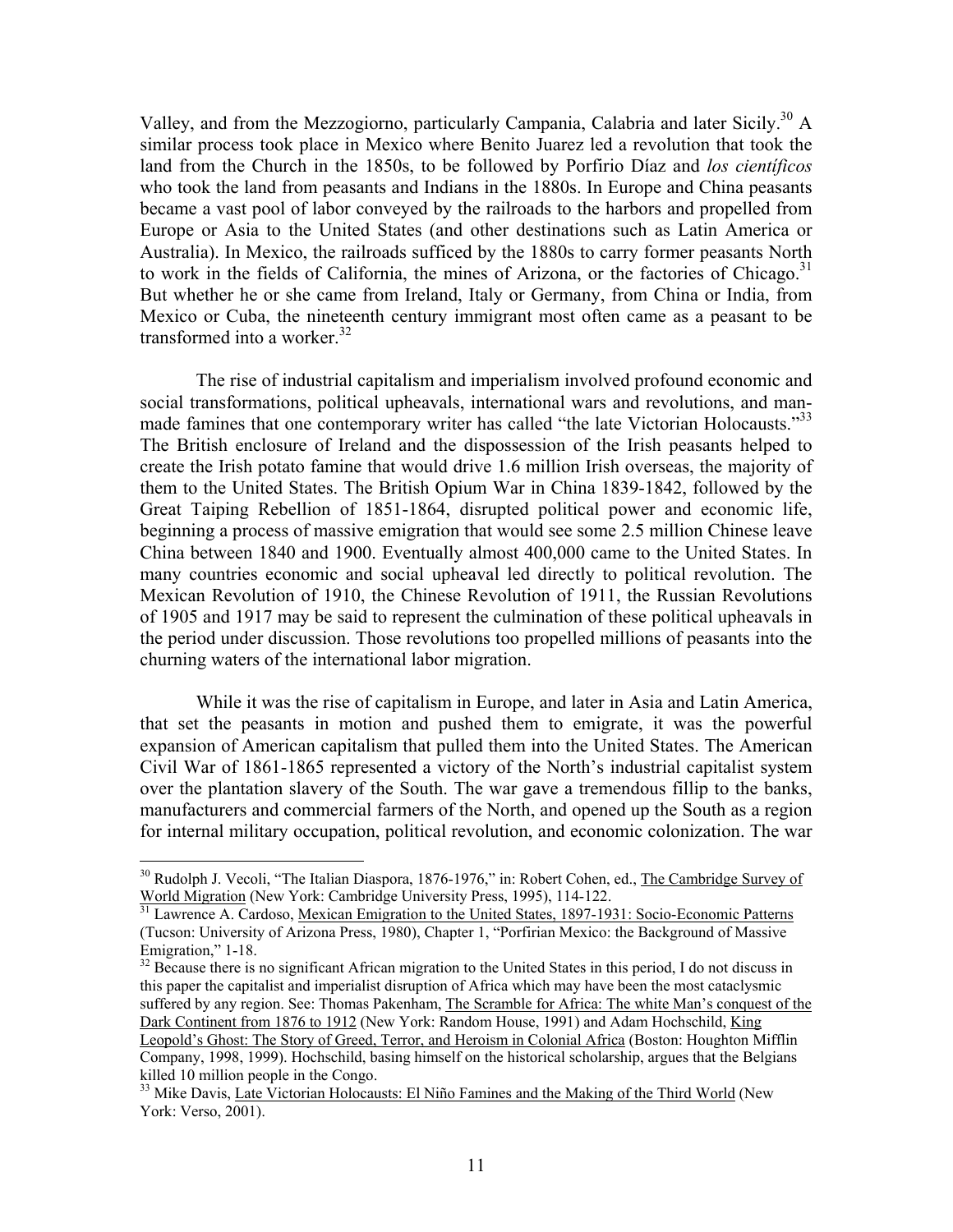destroyed the Southern planter class, freed the four million slaves and turned them into sharecroppers and frequently into debt peons. The North's victory resulted in what was fundamentally a new Constitution and a new Federal government now principally at the service of the bankers and industrialists.<sup>34</sup> After this second American Revolution, capitalism expanded enormously and by the 1890s the United States had surpassed the industrial production of England. Now the "workshop of the world," the United States became a giant pump drawing in millions of peasants from Europe, Asia and Mexico, and transforming them into a new industrial working class.

# **The Early 19th Century Migration**

 The early nineteenth century immigration was traditionally called the "old migration," though that term and the rigid division of the century into two periods and two separate and different migrations has now been rejected. Immigration historians now see one continuous process of migration, with the gradual shifting of dominance from one region to another.35 The immigration began with Northern and Western Europe and involved many different nationalities, among them the Irish, German, Scandinavians from Sweden, Norway and Denmark. We look here very briefly at immigration and labor characteristics of the two most important groups in terms of size: the Irish and the Germans.

# **Irish Immigration**

 $\overline{a}$ 

 The nineteenth century saw waves of European immigrants, mostly from Western and Northern Europe at the opening of the century, and more from Southern and Eastern Europe toward the end and into the early twentieth century. The Irish, driven by the potato famine and the plagues that accompanied it, were among the first to come. Eventually 4.5 million would immigrate to the U.S. between 1820 and 1930.The earliest Irish immigrants had been mostly males, while the famine immigrants were made up of males and families, though some single women also came.

The Irish famine migrants, with few economic resources and often with few skills, moved into American cities, and most of them became common laborers, domestic servants, and in some areas factory workers. Perhaps because most already knew some English, the Irish succeeded more rapidly than other ethnic groups would, in entering other occupations and professions.

Most Irish were Roman Catholic, though not all were practicing Catholics, and faced discrimination in Protestant America. At the same time their immigration transformed the American Catholic Church, especially after the appointment of Irish

<sup>&</sup>lt;sup>34</sup> Richard Franklin Bensel, Yankee Leviathan: The Origins of Central State Authority in America, 1859-1877 (New York: Cambridge, 1990, 1995). While Bensel argues that the whole process ended in a "weak state" after 1877, his evidence supports an argument that there was in fact a capitalist state strong enough to both dominate American society, keep labor and farmers in check, and begin an imperialist expansion.

<sup>&</sup>lt;sup>35</sup> Dick Hoerder, "International Labor Markets and Community Building by Migrant Workers in the Atlantic Economy," in: Rudolph J. Vecoli and Suzanne M Sinke, eds., A Century of European Migrations, 1830-1930 (Chicago: University of Illinois Press, 1991), 79.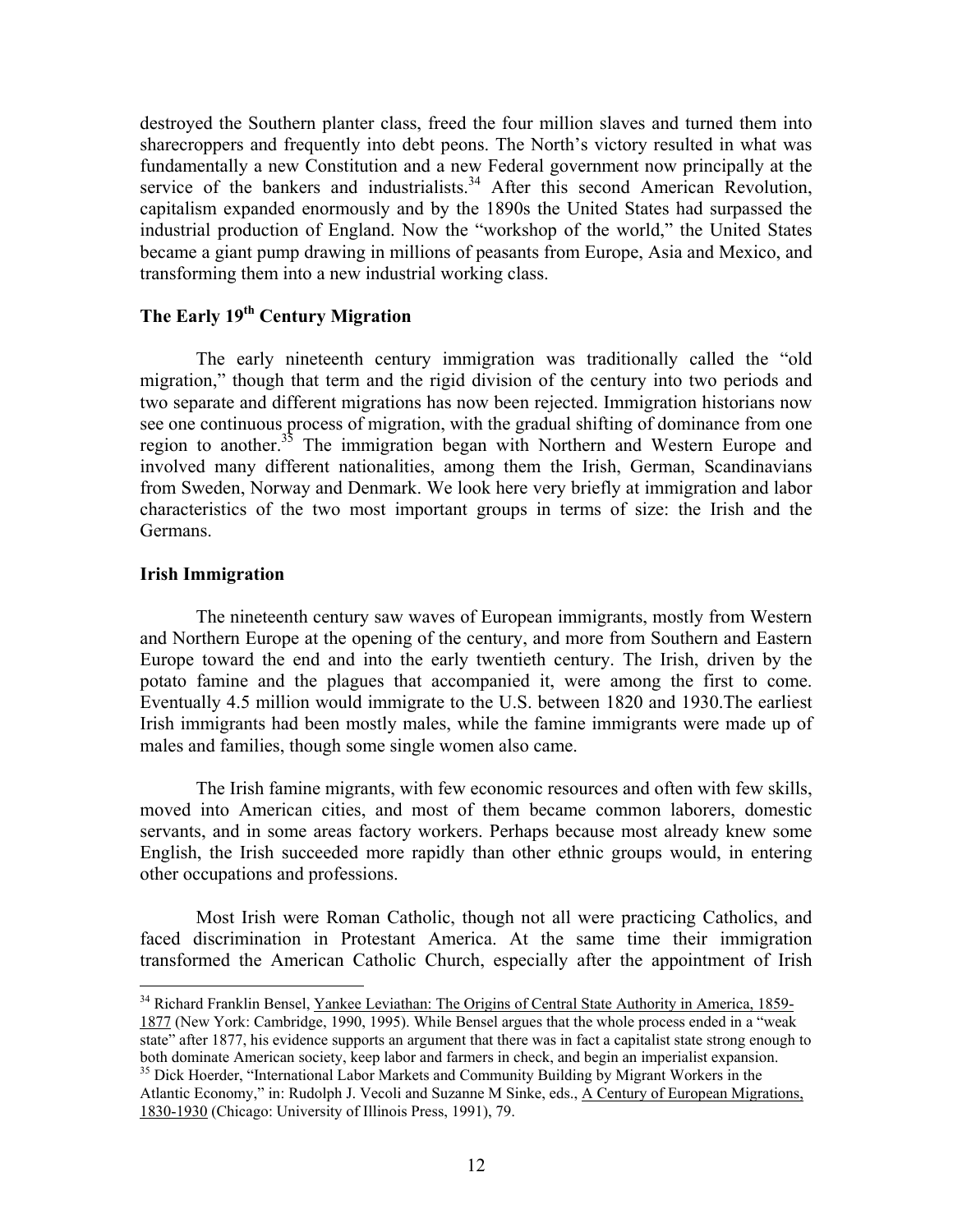Bishops. Often facing discrimination in the United States, these Irish immigrants who had been viewed as non-white and even sub-human by the British, became "white" once they immigrated. Since most were at the bottom rung of the economic ladder, they frequently found themselves in competition with African Americans for jobs, housing, and status, and many consciously joined other white Americans in adopting the ideology of white supremacy and then reaped the privileges of their new "white" identity.<sup>36</sup>

While we usually think of the famine Irish immigrants, in fact, most Irish came after 1860, some 2.6 million. Many were still single males, and families, but after 1880 more women than men immigrated to the United States. Irish men had greater mobility and became policemen, firemen, streetcar drivers and conductors, and skilled crafts such as plumbers, steam fitters, and boilermakers. Some Irish became bosses or foremen over Southern and Eastern European immigrants. But still about 20 percent of Irish worked in unskilled laborer jobs. During the late  $19<sup>th</sup>$  century, Irish immigrant women worked as domestic servants, laundry workers, and in the worst jobs in the New England textile industry. However, if married, they left the workforce to tend home and children when they became pregnant.

The Irish, concentrated in the Northeast, became active in big city politics, and later often important cogs in the Democratic Party machines. From the Molly McGuires to the organization of the Congress of Industrial Organizations (CIO) the Irish played leading roles in the organization of unions. The Irish were present in every stage and every wing of the American labor movement, from Terrence V. Powderly, leader of the Knights of Labor, to Elizabeth Gurley Flynn, an organizer for the Industrial Workers of the World, from Michael J. Quill leader of the New York Transport Workers Union to Dan Tobin, for decades head of the Teamsters, are four of the most famous, but there were thousands of other Irish local, state and national labor leaders.<sup>37</sup>

# **German Immigrants**

 $\overline{a}$ 

 Germans made up the largest single group of the 1820-1924 migration, sending some 5.9 million people to the United States in those years. While U.S. immigration authorities recorded nationality, they did not record religion, but historians estimate one third were Catholic, and about 250,000 were Jewish. The rest were Protestant, with Lutherans making up the largest group among them. While many German immigrants were displaced peasants, the immigrants were a diverse group including business people, professionals, skilled workers and laborers as well.

 Two-fifths of Germans settled in urban areas, but many lived in small towns or rural areas, and about 25 percent became farmers. More than a third of German workers

 $36$  The idea that white workers exercise privileges not enjoyed by blacks has been developed by Noel Ignatiev, How the Irish Became White (New York: Routledge, 1995) and David Roediger, The Wages of Whiteness: Race and the Making of the American Working Class (New York: Verso, 1991, 1996). Some of these ideas had been developed much earlier by W.E.B. Du Bois in in his writings in the 1930s. See: David Levering Lewis, W.E.B. Du Bois: The Fight for Equality and the American Century (New York: Henry Holt and Company, 2000), 308-311.

<sup>&</sup>lt;sup>37</sup> Daniels, Coming to America, 126-145.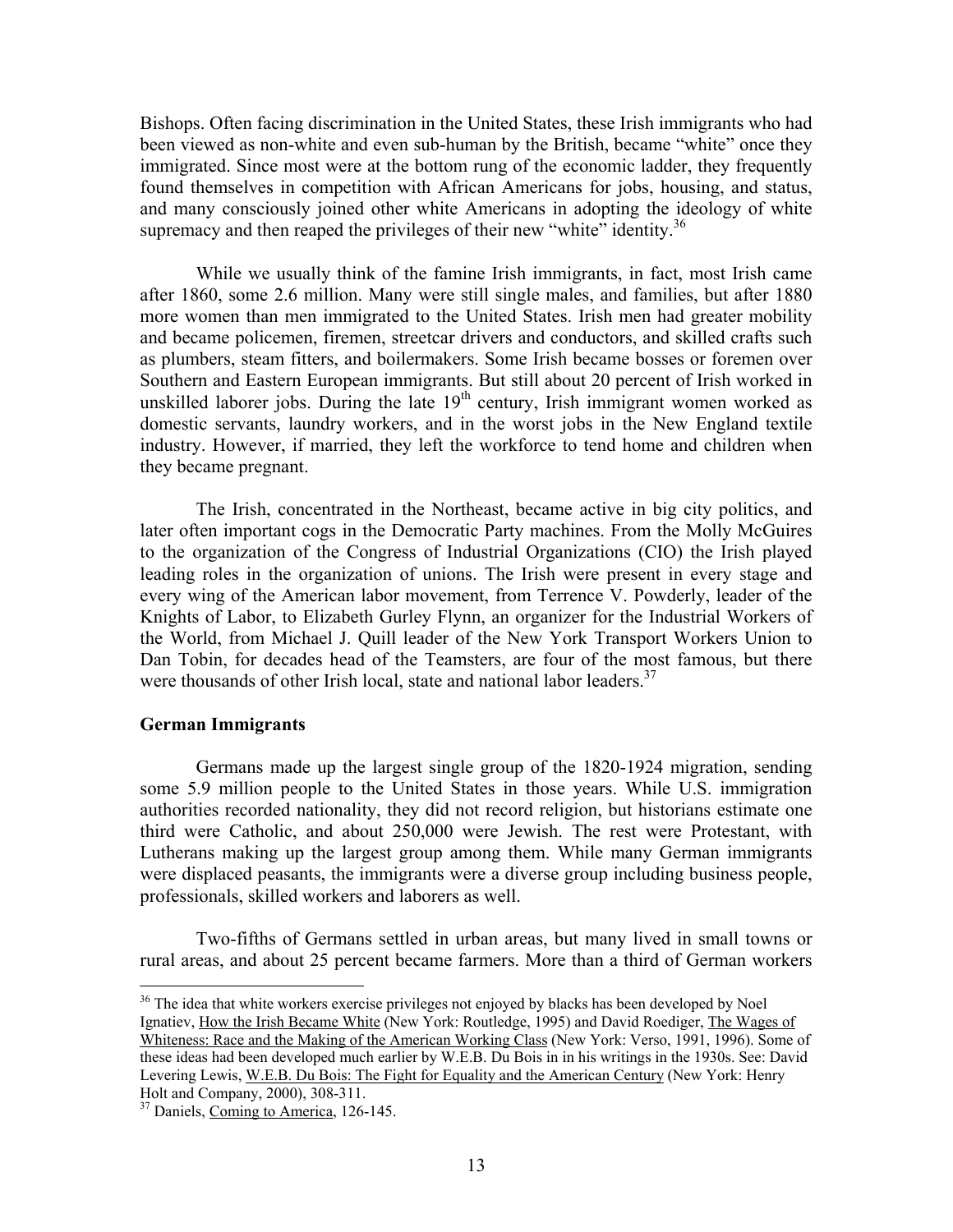in the late  $19<sup>th</sup>$  century were skilled workers employed in jobs such as brewing, distilling, cigar making, or as machinists. German workers tended to be concentrated in the service sector, working in hotels, bars, laundries and hospitals, rather than in factories or clerical jobs. German women were less likely to enter the labor force than either native born American or other immigrant women.<sup>38</sup>

 Everywhere the Germans went they created the most elaborate social infrastructure of perhaps any immigrant group: churches, schools, newspapers, social clubs, labor unions, and even political parties. While most Germans, Protestants and Catholic alike, may have been rather conservative, a significant group became involved in progressive social causes. Like the Irish, Germans also played a leading role in the labor movement, bringing to the United States their socialist political and labor unions experience. German anarchists led the movement in Chicago associated with the Haymarket events of Chicago 1886 that gave rise to May Day as international labor day. German socialists organized the powerful labor unions and Socialist Party in Milwaukee.<sup>39</sup>

# **The Later 19th Century Migration**

The late  $19<sup>th</sup>$  century migration, traditionally referred to as the "New Migration," involved peoples from Southern and Eastern Europe, China and Latin America, particularly Mexico. Those from Southern Europe included Italians, Greeks, Christian Arabs, while the Eastern Europeans comprised Poles, Jews and Hungarians. Armenians, also a significant group of immigrants, came from Southwestern Asia. Yet, even as these new groups came, significant numbers continued to arrive from North and Western Europe as well. We look here briefly at five of the largest groups that began to arrive around 1880: Italians, Poles, Jews, Chinese and Mexicans.

### **Italian Immigrants**

 Some 4.1 million Italians entered the United States between 1880 and 1920, more than any other group in so short a time until the contemporary Mexican immigration. Two million entered in the decade of 1900 to 1910 alone. They were mostly males, three men to every woman, and many did not stay. The Italians had one of the highest return rate of any group of immigrants, with historians estimating that between 30 and 50 percent returned home.

 Most of these immigrants were peasants from the Mezzogiorno and Sicily, the poorest, most backward regions of Italy. But in the United States, they became one of the most urbanized immigrant groups, with about 85 percent settling in big cities. While some Italians settled in California and took up agriculture, the vast majority became workers in cities in New England or the Middle Atlantic states. They became unskilled

<sup>&</sup>lt;sup>38</sup> Daniels, Coming to America, 148-152.

<sup>&</sup>lt;sup>39</sup> Harmut Keil, "socialist Immigrants from Germany and the Transfer of Socialist Ideology and Workers' Culture," in: Rudolph J. Vecoli and Suzanne M. Sinke, A Century of European Migrations, 1830-1930 (Urbana: University of Illinois, 1991), 315-338.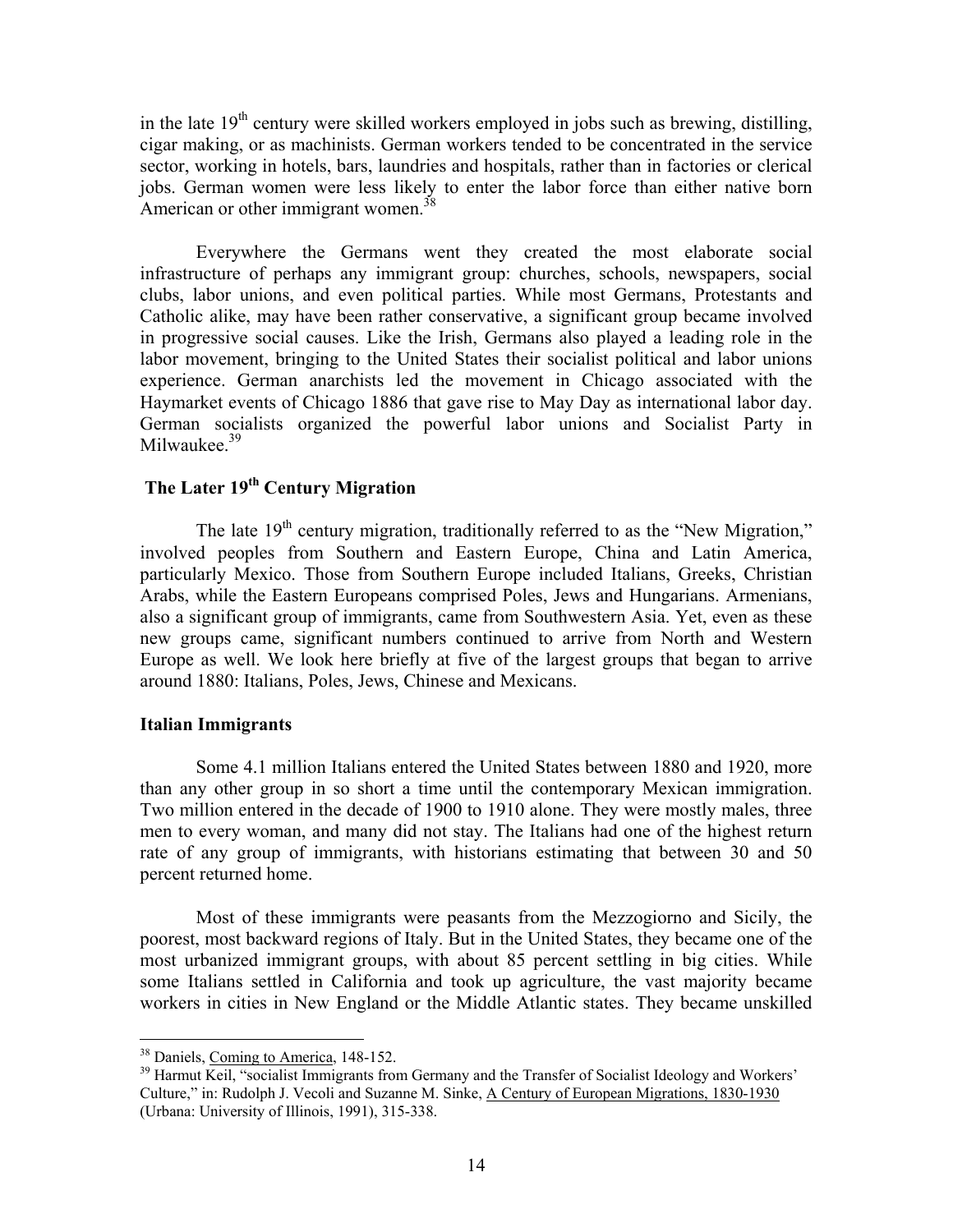laborers in New York, Philadelphia, Boston, Chicago, and New Orleans. In the cities, the Italians often recreated their home villages, a phenomenon called campanilismo, gathering together immigrants from a village in Italy into a neighborhood in Chicago or New York. The new urban villages often maintained the festas of the old village in Italy. While almost all were Catholics, there was also a strong anti-clerical tradition among Italians nationalists who identified the Church and priests as enemies of the risorgimento and nationalist ideals. In general, Italians did not become active in American politics.

 In the early years, Italians got jobs through the padroni, labor contractors, usually Italians themselves, who acted as intermediaries between the immigrants and the American employers. The padroni took advantage of their countrymen, demanding a kickback for jobs, or taking a cut of the wages, especially in some industries, such as longshore. Later immigrants probably tended to find work more frequently through family and friends. As unskilled laborers, Italians did not move quickly into the craft unions of the AFL, but some Italians did become leaders of the International Ladies Garment Workers Union and the Amalgamated Clothing Workers. Italians anarchists and syndicalists such as Joseph J. Ettor and Arturo Giovannitti became leaders of the Industrial Workers of the World (IWW), while two others, Nicola Sacco and Bartolomeo Vanzetti became symbols of anarchism and the failings of American justice.<sup>40</sup>

# **Polish Immigrants**

 Polish immigration presents a special case, because between 1795 and 1919 there was no Poland. The Germany, Austrian-Hungary, and Russia had carved Poland up, and Poles lived under those three empires. Historians estimate that 45 percent of Poles came from Russia, 35 percent from Austria-Hungary, and 20 percent from Germany. Their immigration began with the German Poles in the 1850s, continued with the Austria-Hungarian Poles from Galicia between 1890 and 1914, and the Russian Poles mostly in the twentieth century.

 Because immigration statistics were by nationality, and Poles had no nation until 1919, we have no immigration statistics for them. The 1910 census which recorded national origin and mother tongue tells us that there were 418,370 Polish speaking Russian immigrants, 329,418 Polish speaking Austrian immigrants, and 190,096 Polish speaking German immigrants living in the United States in that year. In 1920 Chicago had 400,000 Poles, New York some 200,000 and Pittsburgh 125,000, and several other cities had between 50,000 and 100,000 Polish residents.

 While Poles of various social classes migrated, they were overwhelmingly peasants, and settled in the cities to become mostly laborers. The Poles were almost entirely Roman Catholics, generally loyal to their priests, pious. They did not move quickly into American politics, and it would be a long time before Polish Americans achieved elected office. The two large Polish organizations—the secular Polish National Alliance (PNA) with 220,000 members in 1920 and the Polish Roman Catholic Unions

<sup>40</sup> Daniels, Coming to America, 188-201.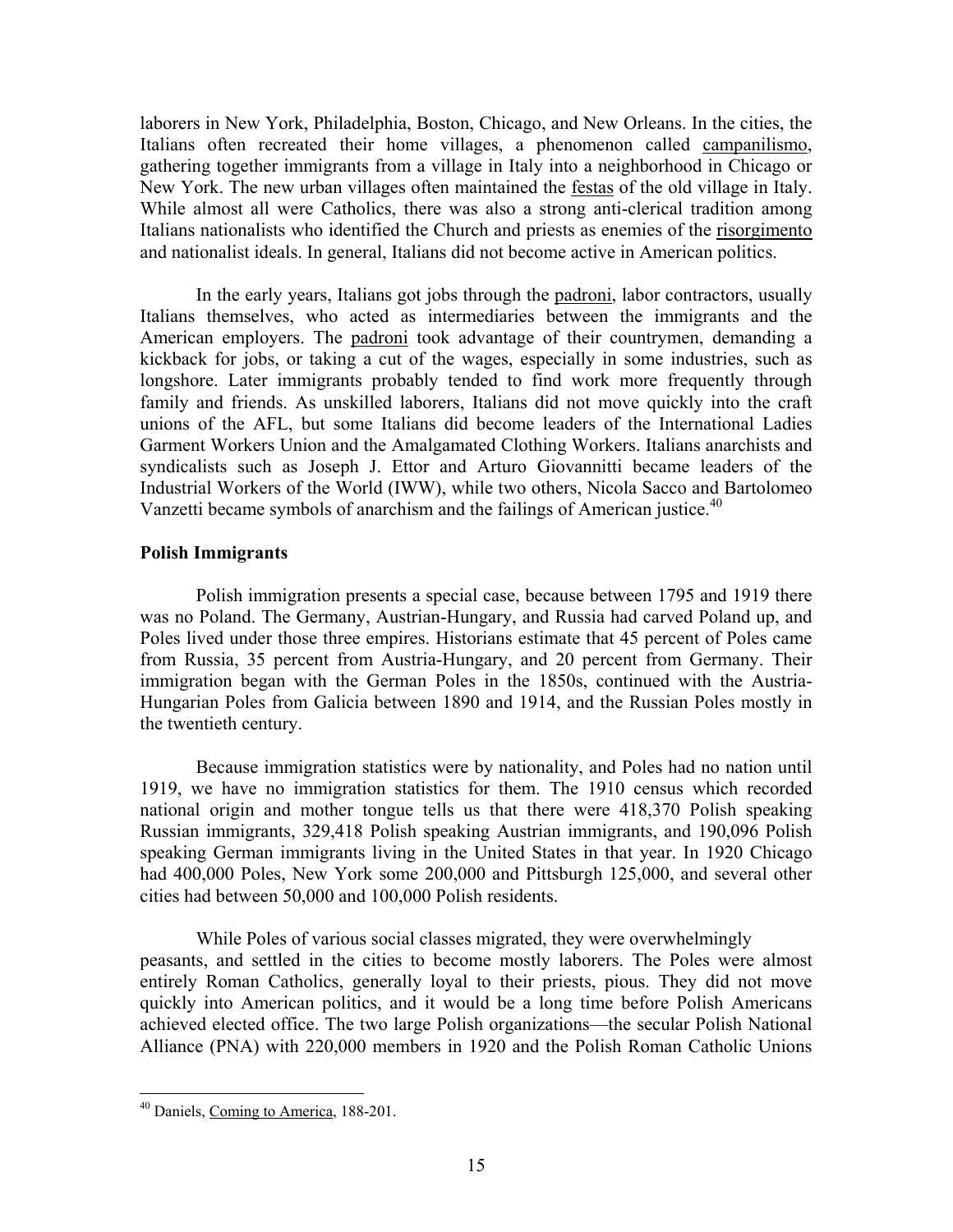(PRCU) with 188,000 members in the same year—were based on attitudes toward Poland's possible future, rather than toward the situation of Polish Americans.

Polish immigrants found low paying industrial jobs in mines, steel mills and factories, and in general did not enter the labor movement until the rise of the Congress of Industrial Organizations (CIO) in the 1930s, though some had been members of the United Mine Workers (UMW) before that.<sup>41</sup>

# **Eastern European Jewish Immigrants**

 Jews were a people with no nation, and consequently were not counted in the immigration statistics. Nor do immigration or census statistics record religion. Estimates of Jewish immigration must be based on "mother tongue" as reported in the 1910 census. The census that year reported that foreign-born Yiddish or Hebrew speakers of Russian origin amounted to 838,193 and Austrian 124,588. Yiddish or Hebrew speakers of "foreign stock," that is of the second generation, were 1,317,157 and 197,153, respectively for the name nationalities. There were also another 250,000 foreign-born and foreign-stock Yiddish or Hebrew speakers from other Eastern European nations. Altogether it is estimated that three million Eastern European Jews entered the United States in the late  $19<sup>th</sup>$  and early  $20<sup>th</sup>$  century.

 These Jews immigrants had fled Russia's shtetls because of the repression that began in the late 1880s and increased after the Russian-Japanese War of 1904, culminating in a series of terribly violent pogroms in 1905 and 1906. Most of these were poor Jews, though a number were skilled workers and about one in twenty had been involved in commerce of some sort. While Jewish men often came first, their wives and daughters often joined them, and 45 percent of the Jewish immigrants were women. Both because of the repression and violence in Russia, and because they united their families in the New World, Jews had one of the highest rate of permanence. Only one Jew in 20 returned to Europe.

 Some 60 percent of the Eastern European Jews settled between Boston and Baltimore, the largest group being in New York, mostly on the Lower East Side. Other settled in cities such as Cleveland and Chicago. Jews made up a quarter of New York City's population, and a tenth of Cleveland, Newark, Boston, Baltimore, and Philadelphia, and just under a tenth of Chicago. Because they settled in large numbers in these cities, Jews often lived in a Jewish society where everyone spoke Yiddish.<sup>42</sup> The Eastern European Jews formed organizations called landsmanshaftn, made up of people from the same town or district of the old country. They were at first sometimes anshe, or Jewish congregations, but later usually secular organizations with English names like First Kalisher Benevolent Association. Through the landsmanshaftn, based on their origins in the old country, the Eastern European Jews offered each other mutual support in the new.

<sup>&</sup>lt;sup>41</sup> Daniels, Coming to America, 214-223.<br><sup>42</sup> Daniels, Coming to America, 223-232.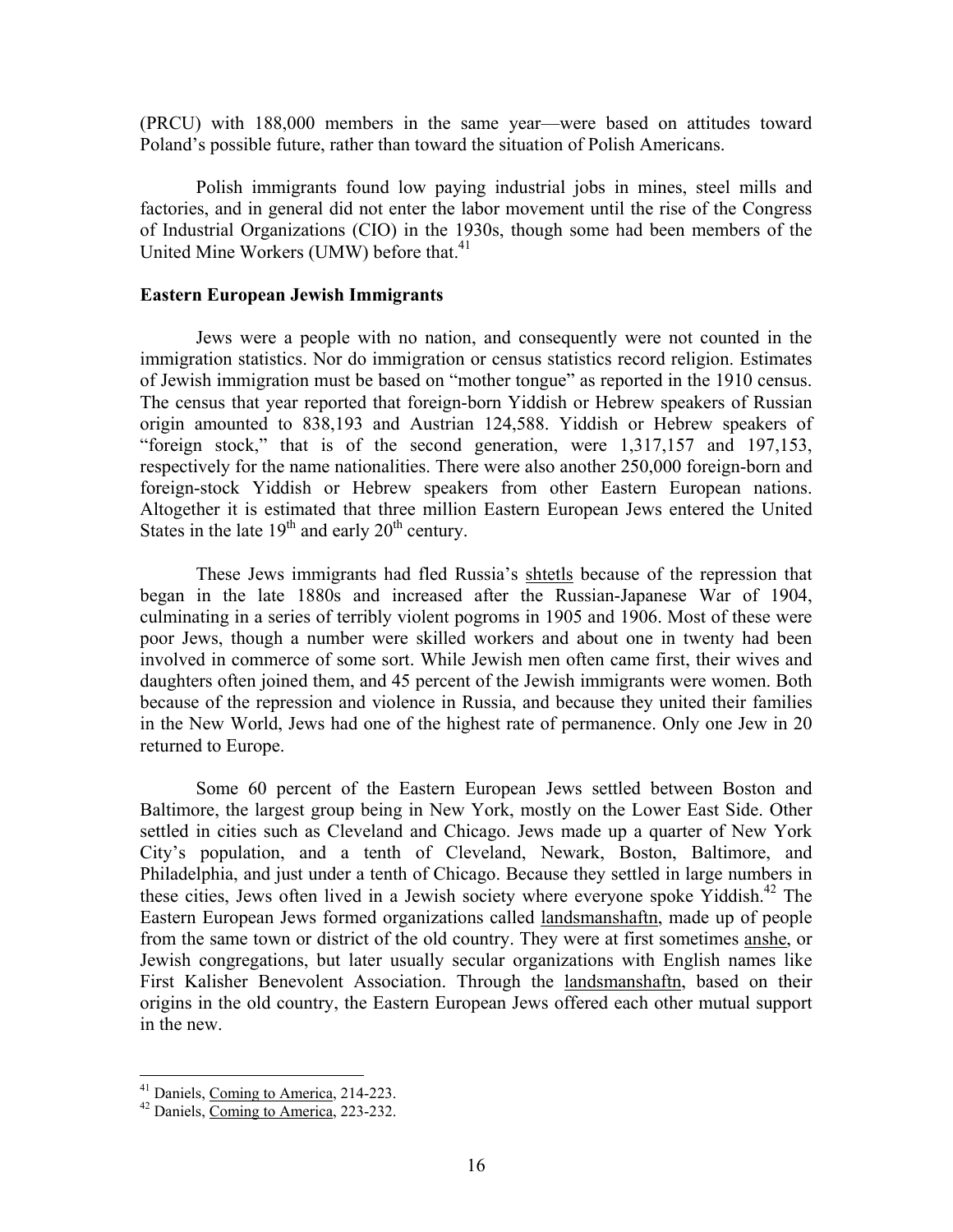When the Eastern European Jews first arrived and began looking for work, they found it easiest to deal with the German Jews who had come half a century or more before them. German Jews involved in the clothing industry hired Eastern European Jews to work for them making garments. A survey in 1890 found that 12,000 of 25,000 Jews who were gainfully employed worked in the garment industry. Based on a system of manufacturers, contractors and sub-contractors, the work, usually piecework, was tedious, intense and low paid, and the working conditions were unhealthy.<sup>43</sup> Later some Eastern European Jews rose to become contractors and even manufacturers themselves, but many, perhaps the majority, of Eastern European Jews remained low paid wage earners into the 1930s.

 Eastern European Jewish workers, women and men, were instrumental in founding and leading labor unions such as the International Ladies Garment Workers Union (ILGWU) and the Amalgamated Clothing Workers (ACW). Jewish workers in other trades—iron work, baking, teamsters, and so on—organized local unions and united in the United Hebrew Trades. These Jewish labor unionists fought bitter battles around 1910 to win recognition from Jewish employers. Eastern European Jews also joined Jewish socialist organizations, and also in disproportionately large numbers became members and leaders of the American Socialist and Communist parties.<sup>44</sup> Most Jews by the 1930s have moved via the New York Labor Party into the Democratic Party of Franklin Delano Roosevelt.

#### **Asian Immigrants: The Chinese**

 Asian immigrants began to come to Hawaii and the United States in the midnineteenth century. Chinese, Japanese, Koreans, Indians and other groups went to Hawaii, California or Washington to work in agriculture, lumber, mining, and many other industries.45

Fleeing war and looking for new economic opportunities, some 2.5 million Chinese left China between 1840 and 1900. Some 46,000 of them went to Hawaii in the second half of the nineteenth century, and about 380,000 to the U.S. mainland between 1849 and 1930. Most of the migrants came from Guangdong (Kwangtung) Province, either fleeing the turmoil caused by the British Opium War and peasant rebellions, or because they had lost their land. Those who went to Hawaii generally went as contract laborer. The planters' brokers offered them "free passage" in exchange for an agreement to work for five years in exchange for wages, shelter, food and medical care.

The first Chinese came to the United States to prospect for gold in California, or simply to seek work in the boom of the rush. They came under the credit-ticket system,

<sup>&</sup>lt;sup>43</sup> Irving Howe, World of Our Fathers (New York: Harcourt Brace Jovanovich, 1976), 154-63; Ronald Sanders, The Lower East side Jews: An Immigrant Generation (Mineola, N.Y.: Dover, 1969, 1987), Chapter 4 "Anarchists, Socialists and Labor Unions."<br><sup>44</sup> Howe, <u>World of Our Fathers</u>, 162-163, 287-359.

<sup>&</sup>lt;sup>45</sup> Ron Takaki, <u>A Different Mirror: A History of Multicultural America</u> (Boston: Little, Brown and Company, 1993), Chapter 10, "Pacific Crossings," gives a general overview of Asian immigration in the 19<sup>th</sup> century within the broader context of American history.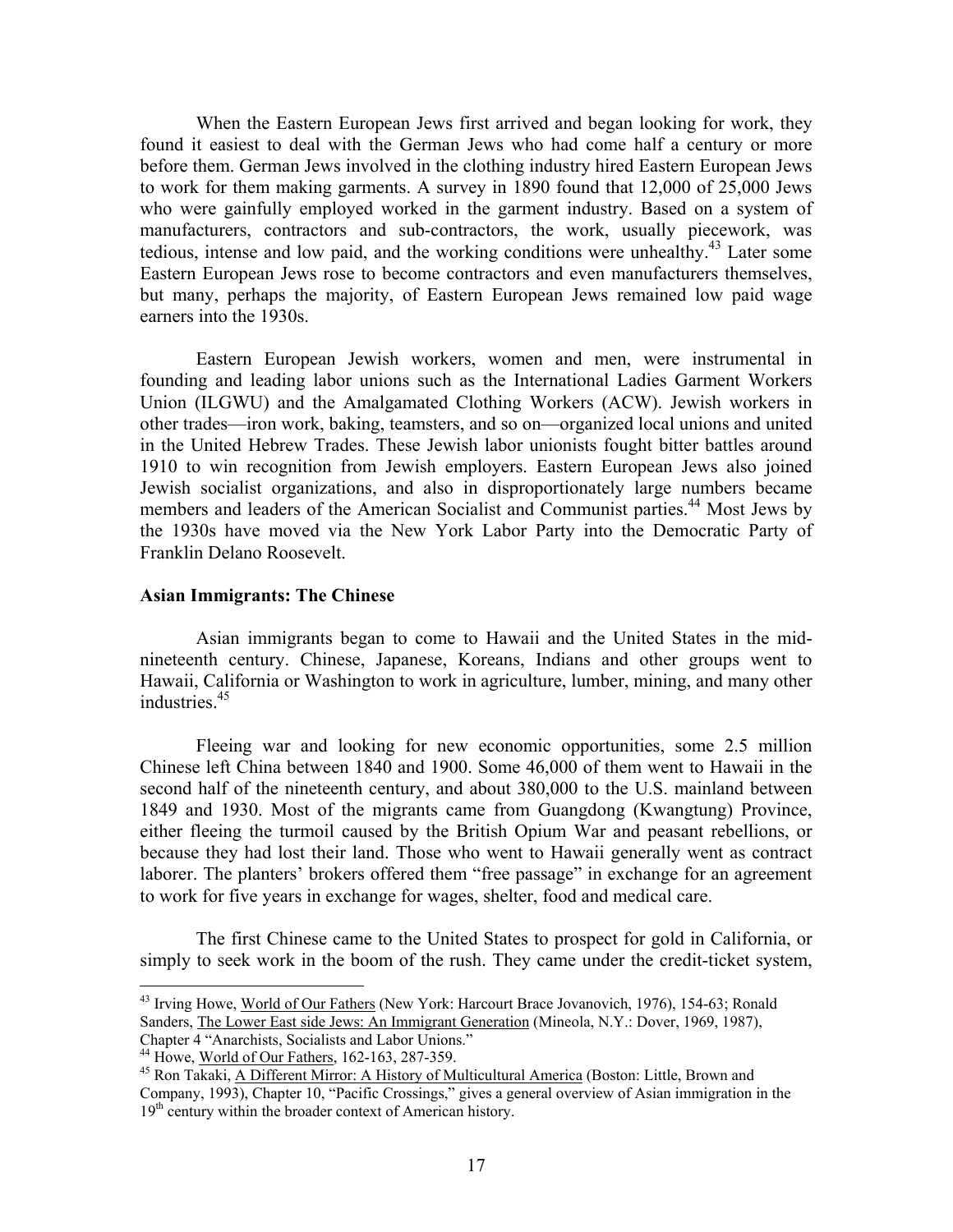having taken out a loan to buy their passage, a loan they would later repay with interest out of their earning in America. That is, the Chinese in the United States were not "coolies,' laborers who had been kidnapped or forced into service, and then shipped to foreign countries. While coolies were shipped to Peru and Cuba, the Chinese who came to the United States were voluntary migrants. Workers from the Canton area were often recruited by "China bosses" who housed and fed them, supervised and paid them, and were also noted to chisel and cheat them. Most Chinese immigrant laborers in the United States ended up working on plantations and farms, in railroad construction, mining, factories, and in canneries. They entered a dual labor market where Chinese were paid lower than white workers, and as non-whites they were legally ineligible for citizenship, so they could hope to exert no political power.

Most of the Chinese migrants to Hawaii and to California were single men from peasant background, though some small numbers of merchants also migrated. Those going to Hawaii were more likely to take women with them than those going to California. In 1900, for example, 13.5 percent of the migrants were women, while in California only 5 percent were female. In the late nineteenth century some girls and women who had been sold into prostitution also migrated to California, perhaps as many as two-third of them women who went. The Page Law of 1875, passed to exclude prostitutes, was used to exclude all Chinese and other Asian women. California employers wanted a mobile, male workforce, and did not want responsibility for women and families.<sup>46</sup>

Like other workers the Chinese sometimes organized and struck for better wages or conditions, but neither the Knight of Labor nor the American Federation of Labor would have them as members.<sup>47</sup> On the contrary the labor movement's League of Deliverance carried out an "abatement campaign" to remove all Chinese from mines, lumber camps, and ships and replace them with white workers.<sup>48</sup> White workers and unions drove the Chinese from many areas of employment, forcing them try to earn a living through the operation of small business such as stores and laundries. But that only provoked the anger of white business competitors. A violent anti-Chinese movement developed in the 1870s and burned, looted and murdered Chinese especially in California and throughout the far West. Under pressure for nativist organizations and the American Federation of Labor, Congress passed the Chinese Exclusion Act in 1882, ending Chinese emigration until 1943. No other immigrant group faced the kind of exclusion and rejection that the Chinese experienced, as finally codified in the Chinese Exclusion Act.<sup>49</sup>

<sup>&</sup>lt;sup>46</sup> Ronald Takaki, Strangers from a Diferent Shore: A History of Asian Americans, Updated and Revised Edition. Boston: Little, Brown and Company, 1989, 1998), 21-42.

<sup>&</sup>lt;sup>47</sup> Levine et al, <u>Who Built America</u>, II, 114.  $\frac{48}{100}$  David Montgomery, The Fall of the House of Labor: The Workplace, the State, and American Labor Activism, 1865-1925 (New York: Cambridge University Press, 1987), 85.<br><sup>49</sup> Some 80,000 Japanese immigrants also came to the United States in the early 20<sup>th</sup> century, mostly to

California. While Californians and other Americans also wished to stop Japanese immigration, President Theodore Roosevelt, fearing a possible war with Japan if they were excluded like the Chinese, negotiated the "Gentlemen's Agreement" of 1907-08, whereby Japan refused to give passports to laborers bound for the United States, thus ending Japanese emigration, except for some 20,000 Japanese wives. Daniels, Coming to America, 254-5.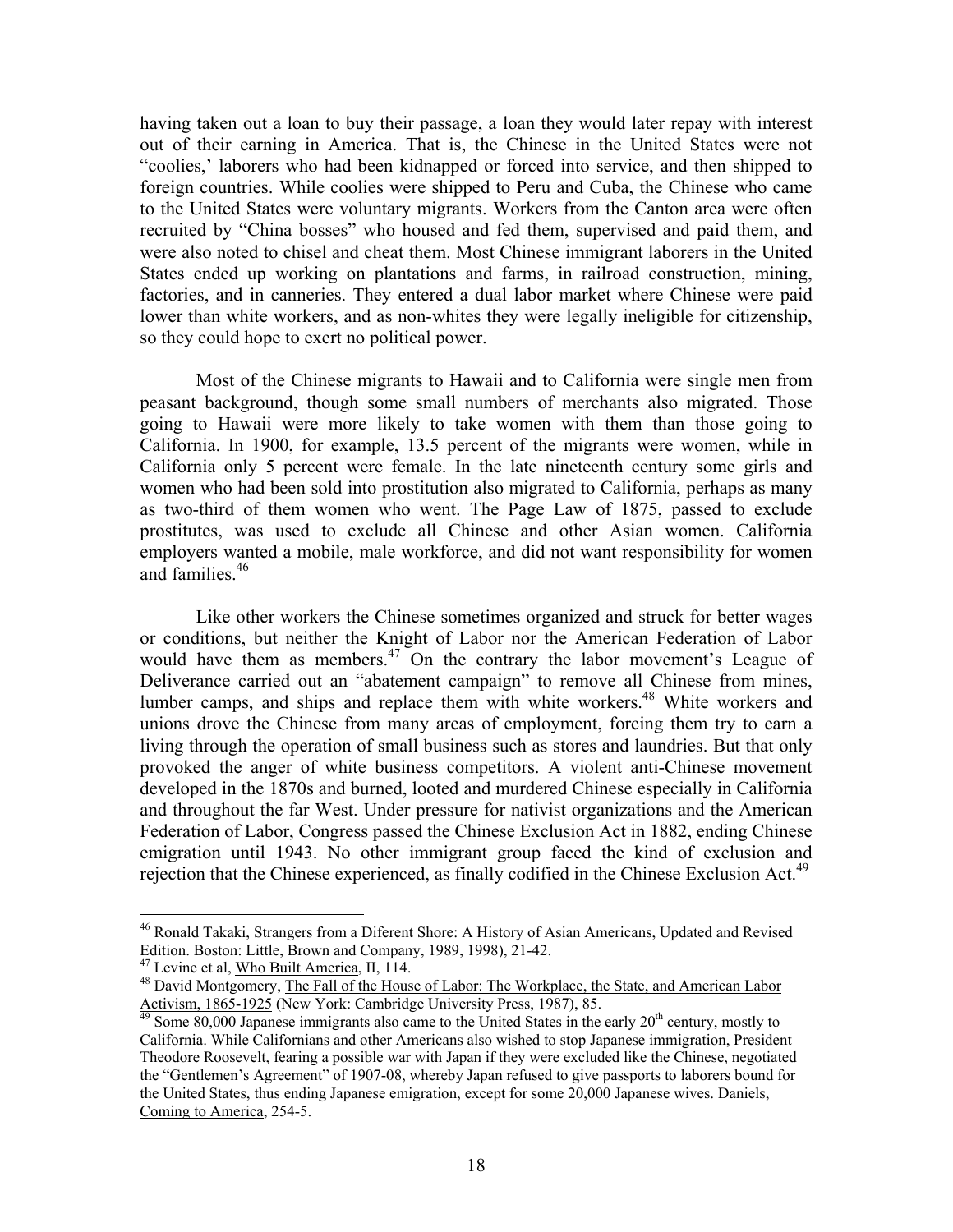# **Latin American Immigrants**

 In the 1820-1924 period Latin American immigrants came to the United States particularly from Mexico and Cuba. With the Spanish-American War, the U.S. made Puerto Rico (changing its name for a time to Porto Rico) a colony, and Cuba a virtual colony with the passage of the Platt Amendment. Puerto Ricans became citizens, and as such there was no legal obstacle to their free migration to the United States, and some few immigrated to the United States in the period under discussion, and many more beginning in the 1940s. Many Cubans also immigrated into the United States, particularly to Florida where they worked in the cigar making industry in towns like Ybor City. Here we look at the experience of the numerically most important groups, the Mexican immigrants.

#### **The Mexicans**

Not all Mexicans, of course, are immigrants. The secession of Texas in 1836, its incorporation into the United States in 1846, the U.S-Mexico War of 1847, and the Gadsden Purchase of 1854, together took about half of Mexico's territory and brought tens of thousands of californios, New Mexican hispanos, and tejanos into the United States, as well as unnumbered Indians. As Chicano activists of the 1970s said, "We didn't cross the line, the line cross us." The first Mexican Americans were a conquered people, often soon deprived of their land, stripped of their rights, and exploited as a labor force. Nationality, race and immigration became complicated in the Southwest where Western white supremacy, with its anti-Chinese and anti-Mexican attitudes, met Southern white supremacy with its anti-African American ideology and practices such as lynching. In Texas white immigrants from the South at first rejected the tejanos, but then later turned to them as a reliable workforce. The tejanos, U.S.-born Mexicans sometimes won toleration of the dominant white group, but those earliest Mexican Americans then in turn sometimes discriminated against the new immigrants from Mexico, who threatened their new found social status.<sup>50</sup> During the years between 1854 and 1880, hundreds of thousands of Mexicans migrant laborers moved in and out of the United States in the Southwest $51$ 

Mexican immigration into the United States in even larger numbers began in the 1880s as the result of several related phenomena. First, in Mexico the dictator Porfirio Díaz and his científicos supported the new, modern exported oriented haciendas in dispossessing the Mexican peasants, turning them into a class of agricultural laborers, jornaleros. At the same time, Díaz built a national railroad system with lines that reached from Mexico City to the U.S. border, making it possible for those landless peasants to seek work in the United States. While we have no exact statistics, tens of thousands probably came.

<sup>&</sup>lt;sup>50</sup> Neil Foley, The White Sourge: Mexicans, Blacks and Poor whites in Texas Cotton Culture (Berkeley: University of California Press, 1997) 58-63.

<sup>51</sup> Juan Gonzalez, Harvest of Empire, 47.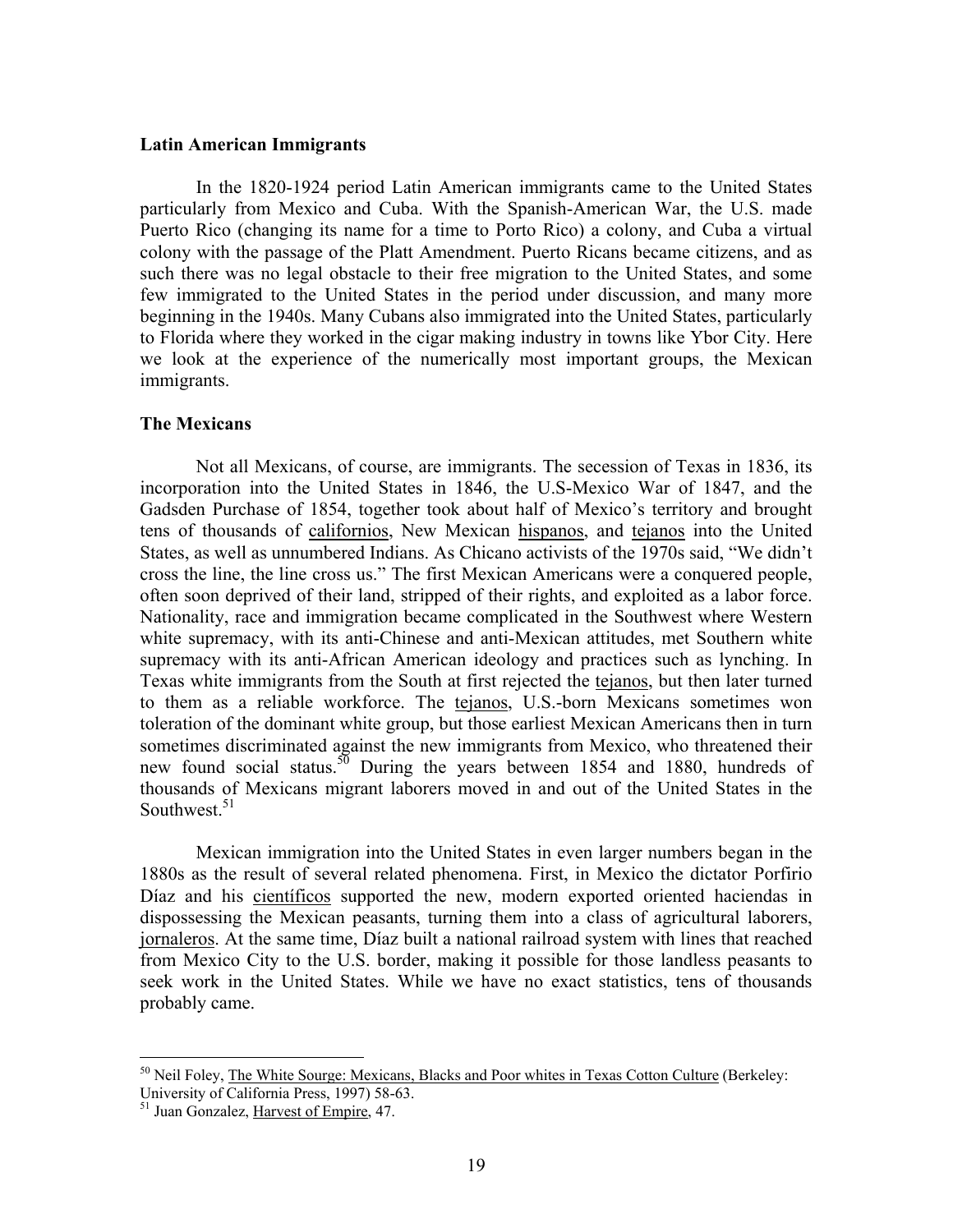Then came the Mexican Revolution of 1910-1920, a decade of violent upheaval that disrupted the economy, leading about a million Mexicans to seek refuge in the United States. With a million Americans conscripted for military service, those Mexican immigrants readily found jobs in agriculture, mining, and even manufacturing.<sup>52</sup> In the next decade of the 1920s, as a result of violence and economic disruption in Mexico, particularly the Cristero Rebellion, about 600,000 Mexicans immigrated legally into the United States, and perhaps another one million illegally.<sup>53</sup> Thus between 1880 and 1929 about 2.8 million Mexicans found work in the fields of California, the mines of Arizona, in the steel mills of Chicago, and the railroads of Pennsylvania.<sup>54</sup>

Mexicans were attracted to the United States by economic opportunity, meaning jobs at higher wages. At the turn of the last century, Mexican agricultural laborers on the haciendas made about 12 cents a day, while in Texas they could make 50 a day clearing land, a dollar or two a day as a railroad worker, and a sure two dollars a day as a miner.<sup>55</sup> Mexicans got this work because the Chinese Exclusion Act had made the Chinese unavailable for that work, and with the so-called "Gentlemen's Agreement" between the United States and Japan of 1907-98, Japan no permitted emigrants to go the United States. At the same time the outbreak of World War I in 1914 made Europeans unavailable until 1918, and then in 1924 the restrictive immigration law cut them off. Mexicans, despite the U.S. immigration authorities' new literacy examinations and fees, continued to immigrate legally and illegally in massive numbers. With all other groups excluded, the job fell to the Mexican.

 Mexicans in the Southwest worked principally in agriculture, mining, railroad construction and maintenance, building construction, and in low-paid and unskilled work. Mexican immigrants often moved back and forth, between Mexico and the United States, especially along the border. The Mexicans brought with them their labor union and political experience garnered in the years just before and during the revolution. Some of these immigrants had been members of the anarchist Mexican Liberal Party (PLM) which had attempted to launch the Mexican Revolution in 1906. Some had been involved in the House of the World Worker (Casa del Obero Mundial – COM), the anarchist labor federation a section of which eventually allied with the Constitutionalist forces of the Revolution. Others had joined the Industrial Workers of the World (IWW) either in Mexico or the United States, for that radical syndicalist labor federation operated on both sides of the border. Some immigrants had fought in the revolutionary armies of Francisco

<sup>&</sup>lt;sup>52</sup> Lawrence Anthony Cardoso, "Mexican Emigration to the United States, 1900 to 1930: an Analysis of Socio-Economic Causes," (Ph.D. Diss., University of Connecticut, 1974), 90. Only 330,000 legally registered immigrants were admitted, but the author estimates as many as 1.65 million may have entered. While foreign immigrants were not eligible for the draft in World War I, misunderstandings and rumors led thousands of Mexicans to voluntarily return to Mexico. The government and employers, working with the Roman Catholic Church corrected the misunderstanding and stopped the exodus. (86-87)

<sup>&</sup>lt;sup>53</sup> Cardoso, "Mexican Emigration," 108. The chief cause of emigration was the Cristero Rebellion in Western Mexico, especially in the state of Jalisco.

<sup>&</sup>lt;sup>54</sup> The great contemporary account of this social movement can be found in Manuel Gamio, Mexican Immigration to the United States: A Study of Human Migration and Adjustment (Chicago: University of Chicago Press, 1930), 2 vols., based on his 1926-27 interviews with migrants.

<sup>&</sup>lt;sup>55</sup> Lawrence A. Cardoso, Mexican Emigration to the United States, 189-1931: Socio-Economic Patterns (Tucson: University of Arizona Press, 1980), 22.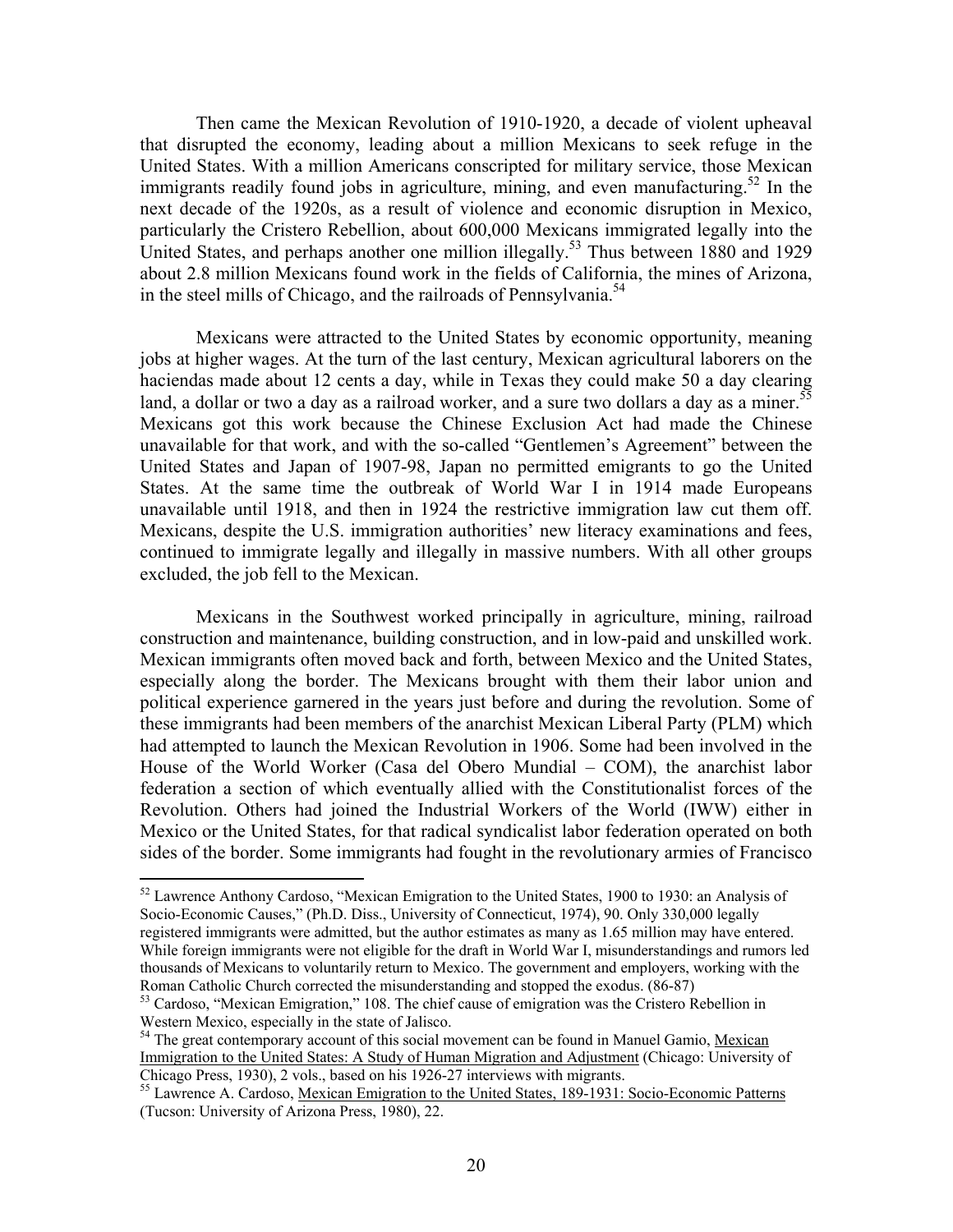Madero, Pancho Villa, Venustiano Carranza, or Alvaro Obregon, or one of the other lesser figures of the great rebellion. All of this to say that partly because of the proximity of their homeland, and partly because of the radical events unfolding there, Mexican immigrants brought a unique social consciousness to their experience as exiles, refugees, or simply economic immigrants. Mexicans participated in and sometimes took the lead in many of the bitter battles between miners and the corporations in the 1910s, and participated in union organizing drives and strikes in agriculture, construction and on the railroads.<sup>56</sup>

#### **The New Immigrants' Experience**

 $\overline{a}$ 

 The immigrants of the 1820-1924 period shared some common characteristics. First, they were overwhelmingly peasants whether they came from Germany, Italy, Ireland, Russia, China or Mexico. Some groups, Germans, for example, settlers and farmers in large numbers, while others became skilled workers. But most of these immigrants were thrown on the labor market, and took jobs low-paying unskilled jobs in American industry, usually doing the hardest, hottest, most dangerous jobs in agriculture, construction, factories, mills and mines. We should mention that, while they were not immigrants from abroad, the African Americans who migrated North between the outbreak of World War I in 1914 and the end of World War II in 1945, were in many ways similar. They were also peasants, dispossessed and displaced by the transformation of Southern agriculture, attracted to economic opportunities, and seeking freedom from political oppression and racial discrimination in the South.<sup>57</sup>

 Many of these were "unwilling migrants…resolved to return home." The return rates for immigrants between 1880 and 1924 were between 30 and 50 percent, with the exception of the Irish and Eastern European Jews. The movement in and out of the country was dominated by the business cycle, sucking migrants in during period of expansion and blowing them out during period of contraction. While two-thirds of all immigrants stayed, they often did so believing that they were temporary sojourners, saving to return. Even low paid workers saved a large proportion of their wages, and remittances to Europe by postal money order totaled hundreds of millions of dollars during the late  $19<sup>th</sup>$  and early  $20<sup>th</sup>$  centuries.<sup>58</sup>

 Throughout this period, immigrants faced nativist reaction, that is, rejection by native-born Americans who found the immigrants to be unacceptable because of their nationality, ethnicity, race, religion or politics. The nativist movement of the 1840s saw native-born Protestants attack Irish Catholics, their schools and churches, and produced events such as the Kensington Riot. The No Nothings emerged in the 1850s, a nativist political party that waned because of the larger struggle over slavery, and eventually the

<sup>&</sup>lt;sup>56</sup> Juan Gómez Quiñones, Mexican American Labor, 1790-1990 (Albuquerque: University of New Mexico Press, 1994) is the best account.

<sup>57</sup> Joe William Trotter, Jr., ed. The Great Migration in Historical Perspective: New Dimensions of Race, Class and Gender (Bloomington: Indiana University Press, 1991) and James R. Grossman, Land of Hope: Chicago, Black southerners, and the Great Migration (Chicago: University of Chicago Press, 1989, 1991).<br><sup>58</sup>Gabriel Kolko, <u>Main Currents in Modern American</u> History (New York: Pantheon, 1976, 1984), 69.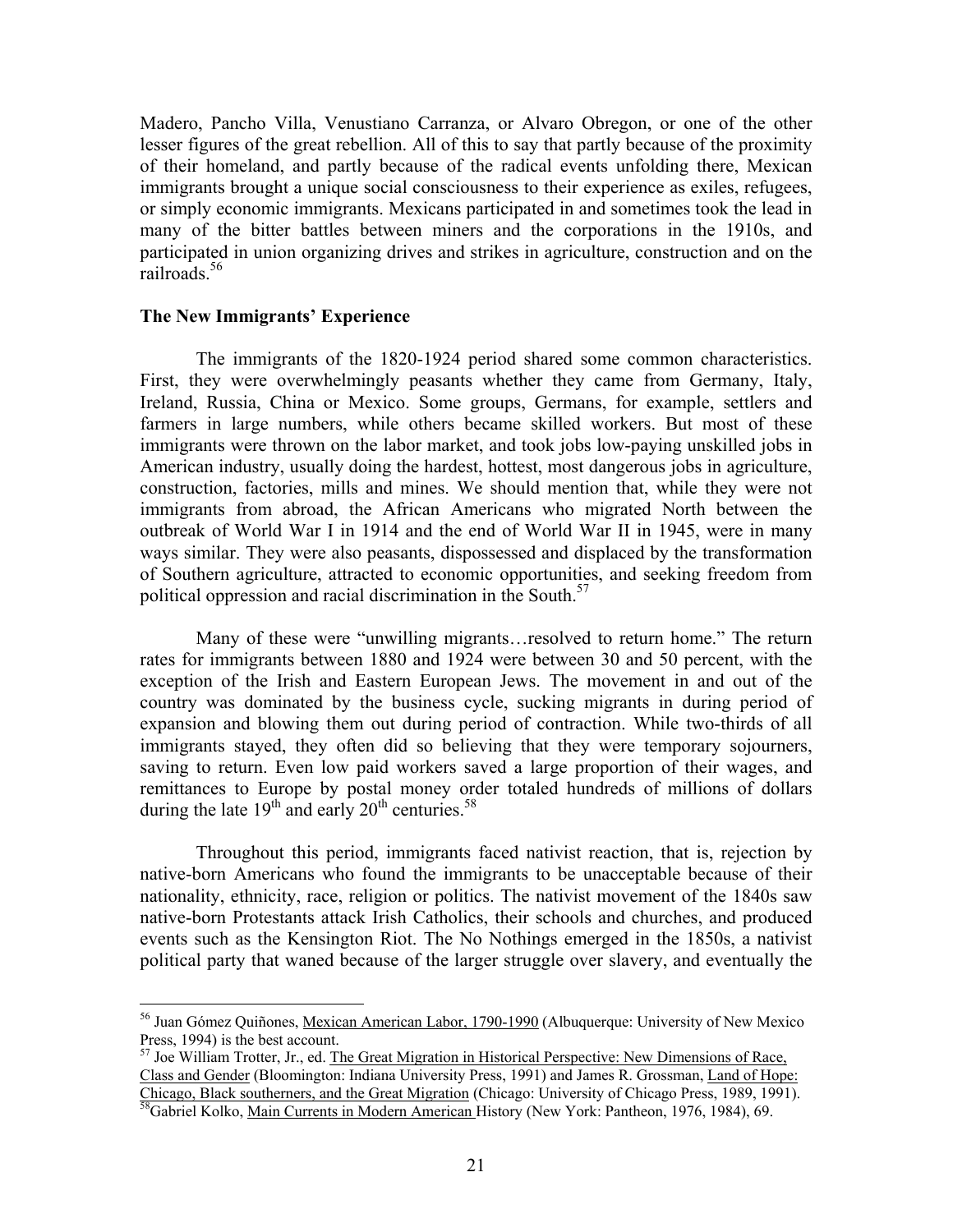Civil War. In the 1880s and 1890s a revived anti-immigrant movement attacked Catholics, Jews, and Chinese workers, and succeeded in excluding the latter. At the same time, the government and society became concerned with Socialists, anarchists, and, after 1917, with Communists. During World War I and immediately afterward, the government deported foreign radicals, while vigilante groups beat and sometimes killed them. During the 1920s, nativist groups, including the second Ku Klux Klan, succeeded in building a powerful movement that passed the restrictive immigration legislation of the 1920s. The same era saw the rise of "scientific racism," and eugenics used to justify both Jim Crow in the South, and the restriction of immigration in the North. Finally, Prohibition (1920-1933), the banning of the sale of alcoholic beverages, was aimed at foreigners whose habitual drinking was perceived to undermine Protestant morality and the capitalist work ethic. While some sectors of American society did welcome and embrace most immigrants (except the Chinese), many immigrants faced exclusion, rejection, persecution, and sometimes violence.<sup>59</sup>

Immigrants entered a dual labor market where native-born workers generally performed skilled work were paid more than foreigners who worked as unskilled laborers. In this world of work jobs and tasks on the job were often segregated by ethnic group, even within the same factory.<sup>60</sup> Employers consciously hired and assigned workers of different ethnic groups to promote division among them and prevent solidarity and unionization. The bosses pursued a divide and conquer strategy, often using immigrants as strikebreakers.<sup>61</sup> Immigrant laborers did organize on the basis of ethnicity, in the informal work group, and in the tavern, and sometimes struck successfully to end abuses, improve conditions or get higher wages.62 But, working in heavy industry or in mass production, they found that their efforts to improve their situation through the organization of labor unions or strikes were met with the most violent repression by employers and the state in the half-century between 1877 and 1935. No Federal law guaranteed workers the right to organize until 1935, and throughout this period state and local courts readily handed out injunctions and called out the police or the national guard to protect scabs, break strikes, and destroy attempts at industrial union organization.

During the 1910s and 1920s large corporate employers organized systems of welfare capitalism, often involving Americanization programs, intended to uplift the immigrant worker and family, and to integrate them into American society, as well as to win the loyalty and insure the obedience of the largely immigrant workforce. The corporate "social welfare departments," supplemented with system of industrial espionage known as "the labor spy racket" and the use of "muscle" or employer security forces or gangsters to break up union organizing drives, continued until the outbreak of

<sup>&</sup>lt;sup>59</sup> The classic study of nativism is John Higham's Strangers in the Land: Patters of American Nativism, 1860-1925 (1955, 1963, 1994).<br><sup>60</sup> Levine et al, eds. <u>Who Built America?</u>, II, 173-74; Kolko, <u>Main Currents in Modern American History</u>,

<sup>75.</sup> 

<sup>&</sup>lt;sup>61</sup> Richard O. boyer and Herbert M. Morais, *Labor's Untold Story* (New York: United Electrical Workers, 1955, 1971), 66.

 $62$  David Montgomery, The Fall of the House of Labor: The Workplace, the State, and American Labor Activism, 1865-1925 (New York: Cambridge University Press, 1987), 89-96.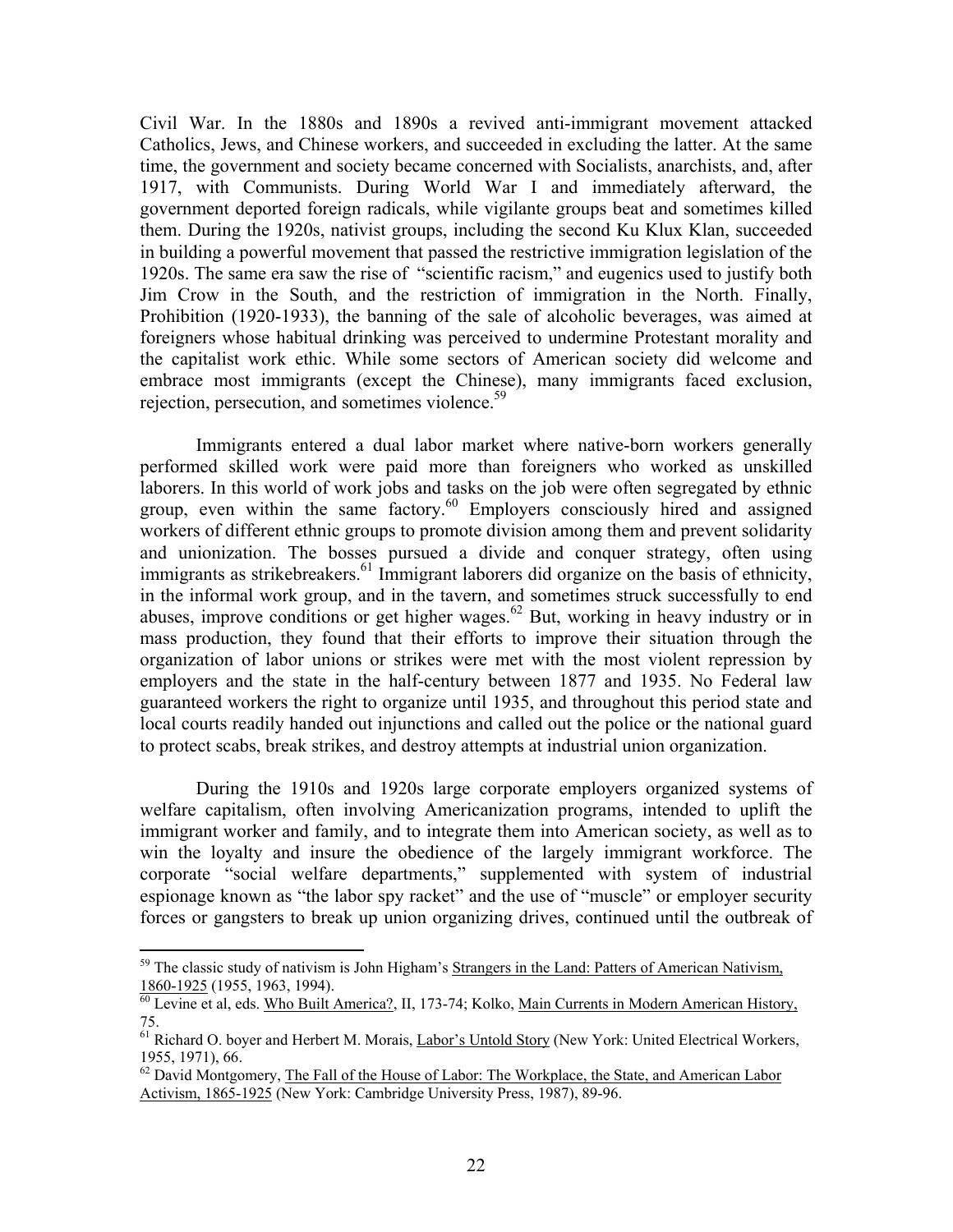the Depression. With social welfare, Americanization, and brass knuckles, immigrants' aspirations for self-organization and self-assertion were held in check.

The immigration that began in the 1880s came to a close with the Immigration Law of 1924 based on the national origins system. The law, a result of pressure by the Ku Klux Klan and other nativist organizations, provided that new immigration would be by quotas, based on the immigration rates of 1890, in this way reducing the number of Southern and Eastern Europeans (and thereby of Catholics and Jews). The goal was to encourage Nordic European immigration from England, Germany and Scandinavia. The law also tightened up the exclusion of Asians; while the Chinese had been excluded since 1882, the new law excluded the Japanese as well. The national origins system became the basis for all other immigration law up to the passage of the 1965 Immigration Act.

### **The Long Pause: 1924-1945**

 $\overline{a}$ 

 The period between the restrictive immigration laws of 1924 and the end of World War II represented a long pause of twenty years, an entire generation, during which relatively few new immigrants came to the United States. After the immigration law of 1924 came the Great Depression lasting from 1929 to 1939, during which immigrants were less interested in coming to the United States. In fact, from 1932 to 1935 emigrants exceeded immigrants, though there were more immigrants for the decade as a whole. In the 1930s about half a million Mexican immigrants were deported or repatriated, "voluntarily," through coercion, and sometimes by force. When capitalism contracted, Mexican workers were pumped out, just as earlier they had been pumped in. The Depression was followed by World War II, lasting from 1938 to 1945, a period in which war on land and sea made emigration from Europe or Asia impossible for many, while an economic boom in Latin America made immigration less necessary or desirable for many. However, tens of thousands of Mexicans came in under a "bracero" plan discussed in detail below.

 Some historians have argued that this long pause, breaking links between immigrants and the old country, allowed for the assimilation many immigrant groups to mainstream American culture, while at the same time that mainstream culture was being modified by their deeper engagement with it. Without the constant influx of new comers from the Old World, the mother tongue gave way to the new English language, and old customs gave way to the new consumerism. The historic pause in immigration coincided with the rise of mass production, the invention of the radio, and the new talking pictures which conspired in the indoctrination of the immigrant in a new American consumer culture  $63$ 

The pause in immigration also meant that for once the American working class did not face constant competition from new waves of low-wage immigrant workers, but while the mass unemployment of the depression existed, that relative advantage was negated. While the Great Depression undermined workers' bargaining power and made

<sup>&</sup>lt;sup>63</sup> Lizabeth Cohen, Making A New Deal: Industrial Workers in Chicago, 1919-1939 (New York: Cambridge Univesity Press, 1990, 1992), lays out these arguments.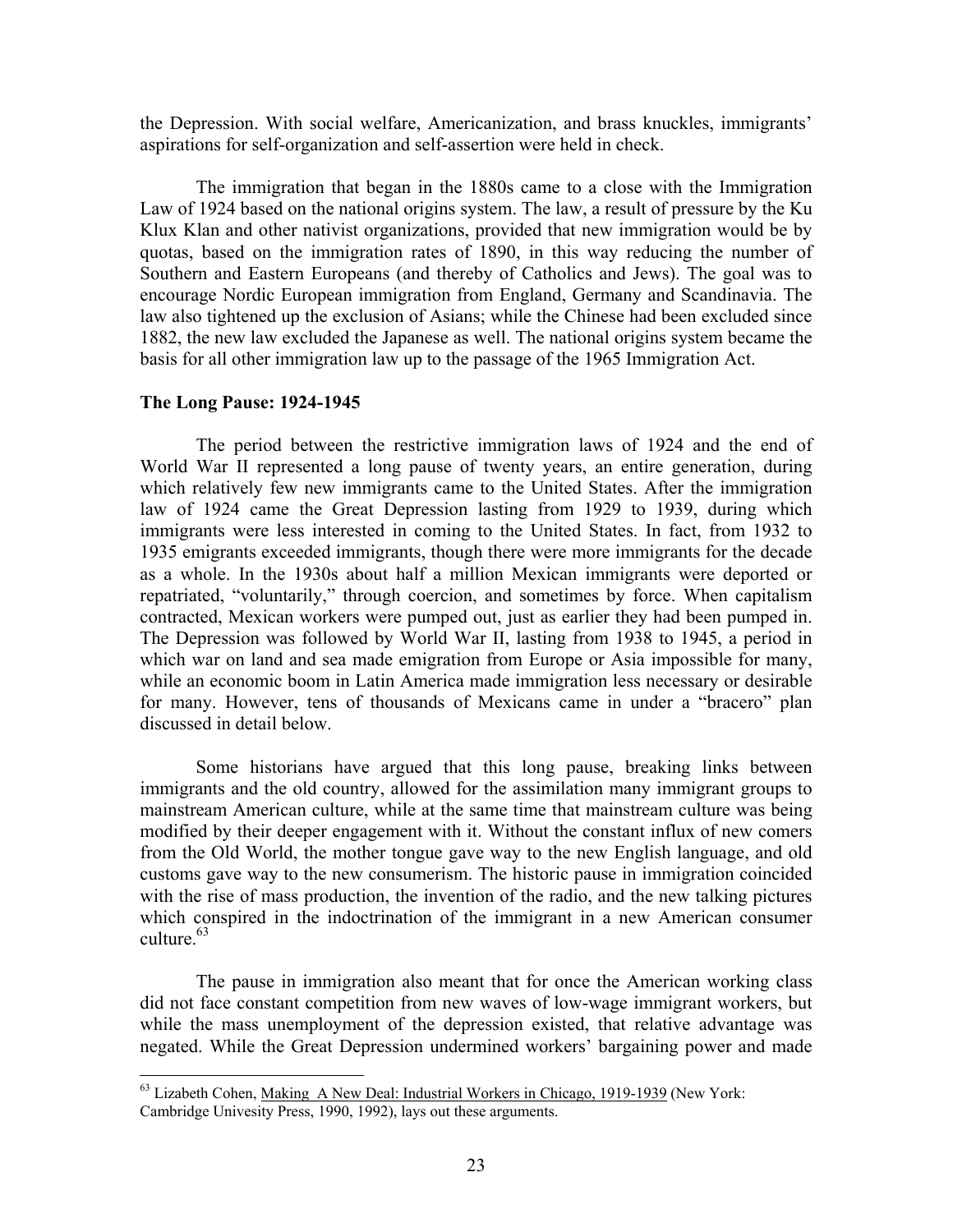many reluctant to fight, it also undermined the confidence of the ruling elite, and corporate managers, and created desperate conditions that drove some into action. In the fifth year workers went into action, beginning with the great strikes of 1934, and culminating in the organization of the Congress of Industrial Organizations (CIO). In many respects, the CIO was the immigrants' labor union, made up of those very Eastern and Southern European unskilled workers—as well as Mexican Americans and African Americans—who had been exploited by the employers and excluded by the AFL.

When the CIO joined the AFL, the corporations, and the U.S. government in the effort to win World War II, it quickly became transformed into a junior partner in American capitalism, and gradually shucked off the ideals of social transformation once espoused by its organizers. Yet through the CIO Southern and Eastern European immigrants won higher wages, and some of the first health and pension plans, while many of their children not only finished high school but went off to college. After the AFL and CIO merged in 1955, the new merged federation, the AFL-CIO, opposed further immigration. But we have gotten ahead of our story.

# **World War II: Ignoring the Jews, Japanese Internment and the Bracero Program**

 War, particularly modern war, profoundly transforms society, centralizing political power in the state, particularly in the executive, and frequently trampling on the human and civil rights of citizens and immigrants alike. So it was in the United States in the era of World War II, a period in which the U.S. government studiously ignored the plight of the German and other European Jews and threw 120,000 Japanese in concentration camps. At the same time, a modern nation at war must find adequate labor for agriculture, industry, and the production of munitions. So the United States, working with Mexico, established a special recruitment and contracting program, the *bracero* program for Mexican workers.

# **No Asylum for Jews**

After Hitler came to power in 1933, the United States government did not attempt to offer refuge to European Jews fleeing Nazism. There were a number of reasons for this. The 1924 immigration law had no provision for refugees, anti-Semitism was widespread, especially among the economic and political elite, and by the time of the American entry into World War II in 1941, the U.S. government feared that German refugees might include spies. So the Franklin D. Roosevelt administration demonstrated its indifference to the fate of Jews in Nazi Germany, and certainly condemned to death in the holocaust hundreds of thousands who might have been saved. $64$ 

# **Japanese Internment**

 $\overline{a}$ 

At the beginning of World War II, there were about 125,000 Japanese living in the continental United States. After the Japanese attack on Pearl Harbor on December 7, 1941, General John L. DeWitt of the Western Defense Command pressed for a mass

<sup>64</sup> Daniels, Coming to America, 296-302.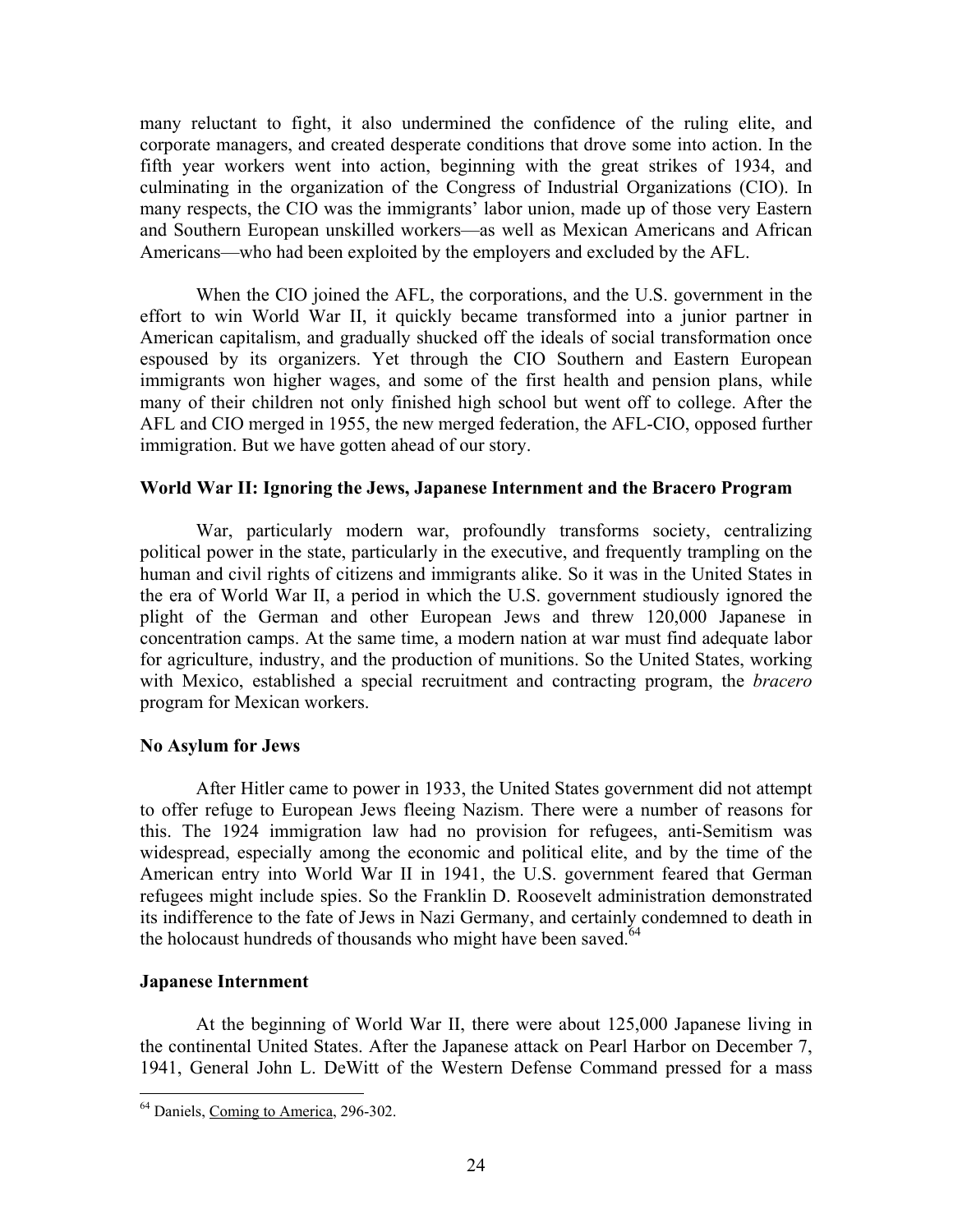removal of Japanese Americans from the West Coast of the United States. He did so against the advice of Naval Intelligence and the FBI. But local and state politicians, The Los Angeles Times, the American Legion, and West Coast farm organizations joined the chorus calling for Japanese removal, a campaign marked by vicious racist language, and crude appeals to make the West Coast white man's country. Because they were a small minority of the population, because they were not needed as laborers, and because many white American farmers viewed them as competitors, the Japanese Americans were particularly vulnerable to attack.

Receiving a written request from Gen. DeWitt, Pres. Franklin D. Roosevelt, against the advice of Attorney General Biddle, and in clear violation of the U.S. Constitution, issued an executive order on Feb. 19, 1942, calling for the evacuation and internment of the Japanese. The U.S. military rounded up 120,000 Japanese and put them in ten rapidly and crudely constructed concentration camps where some of them stayed for almost four years. With some few exceptions, German Americans and Italian Americans were not similarly treated, nor were the Japanese on Hawaii, where their labor was essential and the local economy and the military could not have functioned without them. Over 40 years later, in 1988 the Congress issued an apology and authorized a \$20,000 payment in compensation.<sup>65</sup> The internment of the Japanese in concentration camps represents a unique experience of immigrants to the United States, a violation of human rights comparable to the exclusion of the Chinese and the coerced repatriation of the Mexicans.

#### **Bracero Program**

During World War II, the Mexican and United States government agreed to establish "a program unprecedented in the history of both nations; the large-scale, sustained recruitment and contracting of temporary migrant workers under the aegis of an international agreement."66 The "*bracero*" program, as it came to be known, was eventually extended, with various modifications, from 1943 through 1964. Altogether some 4.2 million Mexican migrant workers, virtually all men, entered the United States under the program, the majority working in agriculture, though some also worked for the railroad industry. Between 1943 and 1946, about 49,000 workers came each year; between 1947 and 1954, about 116,000, and between 1955 and 1964, about 333,000 annually. The year of highest immigration was 1956 when 445,197 workers were issued contracts according to U.S. authorities.

While the U.S. and Mexican governments worked to enforce the contract provisions protecting workers during the war years, in the post-War period this was simply a labor service for agricultural employers. Mexico had had some leverage to protect conditions during the war, but lost its bargaining position afterwards, and could no longer effectively bargain for and protect Mexican workers. Also the Mexican

<sup>&</sup>lt;sup>65</sup> Ron Takaki, Ron Takaki, A Different Mirror, 378-85; Daniels, Coming to America, 302-306.

<sup>&</sup>lt;sup>66</sup> Manuel García y Griego, "The Importation of Mexican Contract Laborers into the United States, 1942-1965," in: David G. Gutíerrez, ed., Between Two Worlds: Mexican Immigrants in the United States (Wilmington, Delaware: Scholarly Resources Inc., 1996), 47.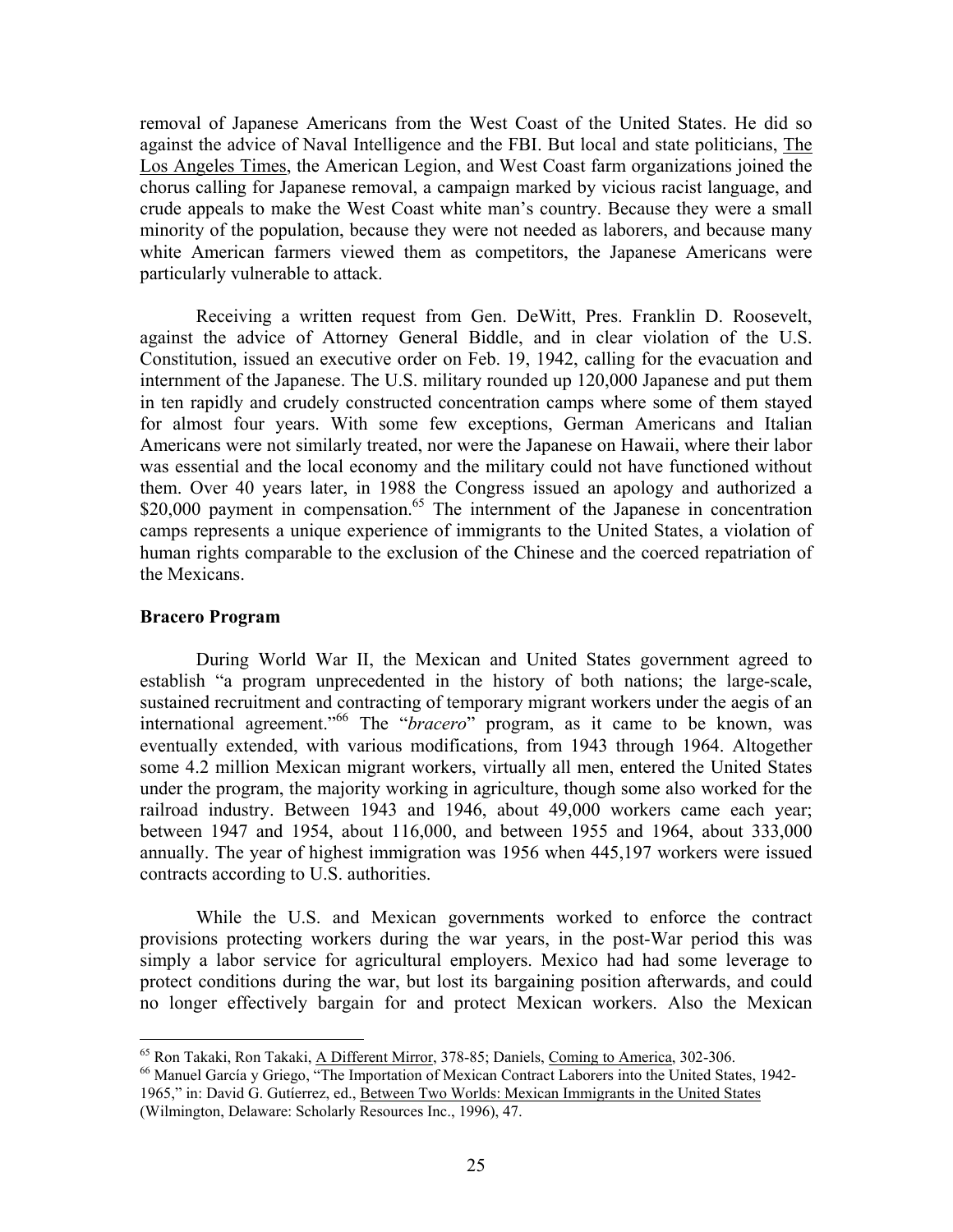political elite began to see Mexican emigration for work to the United States as a safety valve protecting the Mexican state from social upheaval. At the same time, in the United State agribusiness became the dominant force in shaping the program, while other forces, such as labor unions, lost influence.

 The *bracero* program tended to institutionalize the earlier Mexican migrations of the era of the Porfiriate (1870-1910), the Mexican Revolution (1910-1920), and the Cristero Rebellion (1926-1934) when millions of Mexicans fleeing political instability, revolutionary violence, and economic disorder and poverty had come to the United States. The *bracero* program tended to stimulate both legal and illegal migration to the United States, and to develop the migration routes and patterns that persisted after the program ended in 1964. The *bracero* program and illegal migration tended to substitute for each other at different times.

 At the same time, at its height in the 1950s, the *bracero* program coincided with "Operation Wetback" organized by the border patrol under the leadership of retired Army General Joseph Swing, a friend of President Dwight D. Eisenhower, and the INS Commissioner. Under Swing, the Border Patrol conducted a "military-style" operation that caught in its dragnet 865,318 "deportable Mexicans" in 1953, and 1,075,168 in 1954. Through the period from the 1930s through the 1950s, the United States alternated between period of mass expulsion, followed by mass legalization, sometimes accompanied by further mass expulsion.

 When the *bracero* program ended in 1964, the Mexican and U.S. government developed the *maquiladora* or in-bond plant program, establishing an industrial export zone on the U.S.-Mexican border. The *maquiladora* program was intended to provide jobs for the Mexican workers who would not longer be employed in the United States. However, while the *bracero* workers had all been men, the early *maquiladora* workers were 80 percent women. At the same time, the U.S. government created the H-2 Guest Worker program to continue to provide Mexican workers for U.S. agribusiness. This was "essentially a unilateral bracero program." But most important, illegal immigration by undocumented workers—often a tolerated illegal immigration—would become the substitute for the *bracero* program.<sup>67</sup>

# **Post-World War II and the Contemporary Immigration**

 After World War II, the immigration to the United States represents a "harvest of empire." We often in talk in immigration of "push and pull factors," and in modern times the United States has frequently caused the push out and at the same time exerted the pull in. The United States' economic, political, and military policies and practices have driven both much of foreign emigration out of the homeland, as well as attracting immigration to the United States. World War II brought refugees and "displaced persons" (DPs), the Korean and Vietnam Wars brought new Asian immigrants, the U.S. role in Central America in the 1970s and 1980s brought a harvest of new Latin American immigrants,

<sup>67</sup> García y Griego, "The Importation of Mexican Contract Laborers," 45-85.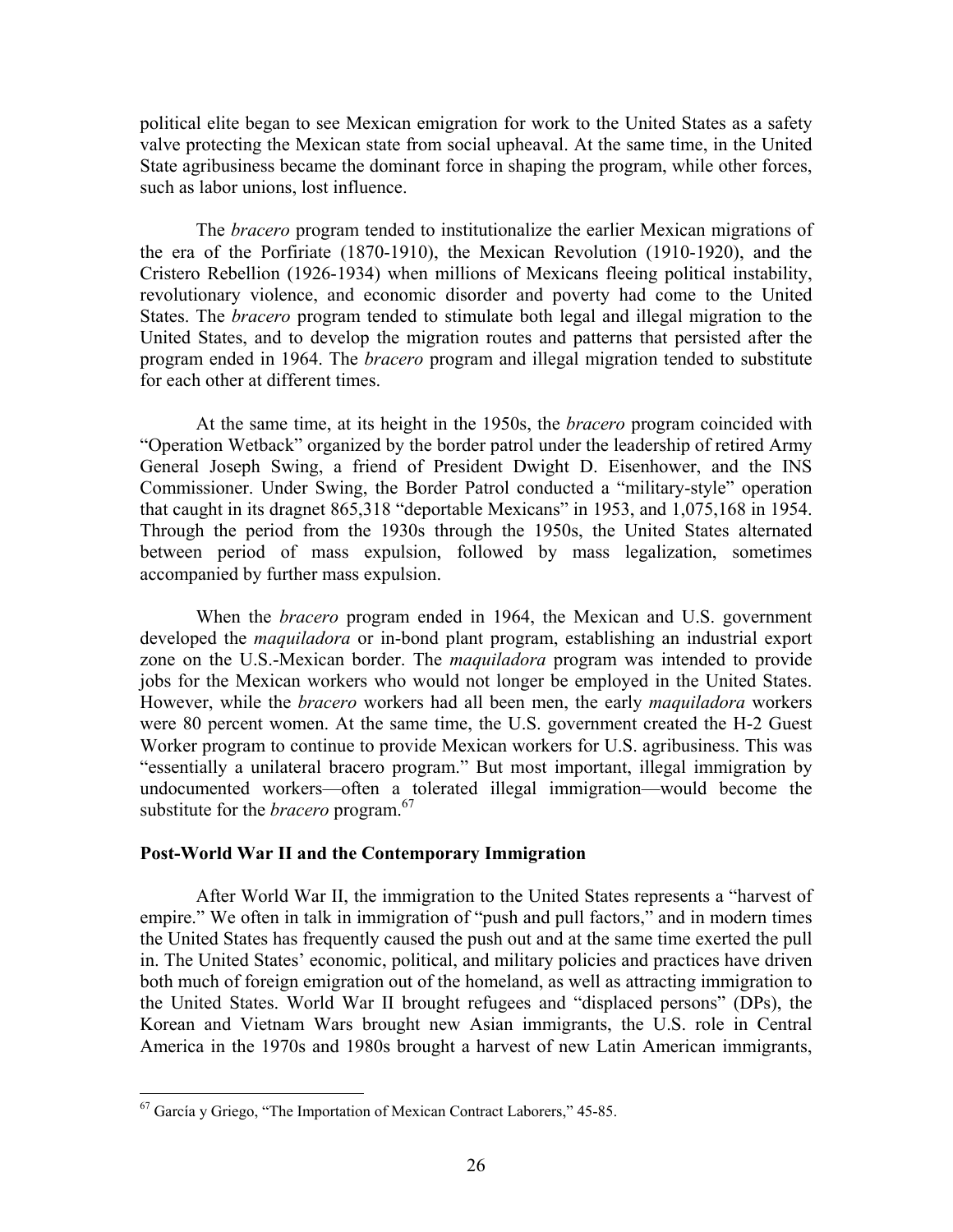and U.S. economic policies such as the North American Free Trade Agreement (NAFTA) that went into effect in 1994 both altered and intensified Mexican immigration.

# **The Immigration Law of 1965 – A Landmark**

 The Immigration Law of 1965 was a landmark of Civil Rights legislation, together with the Civil Rights Act and the Voting Rights Act, one of the three great pieces of civil rights legislation of the twentieth century.<sup>68</sup> The 1965 Act represented an important shift in immigration policy, one that dramatically altered the patterns of migration into the United States, with an enormous increase in Latin American and Asian immigration.

Why did the U.S. government change this law? There were several reasons. First, the Cold War and the struggle against Communism made it unseemly that the leader of the Free World have laws that excluded Asians and denied them the right to naturalization. Second, the rising Civil Rights movement challenged the domestic system of racism embodied in Jim Crow, and that in turn undermined the ideological justification for a racist immigration policy. Third, World War II and post-World War II concessions to the Chinese, to European displaced persons, and to refugees from Communism in Latin America and Asia had already undermined the national origins policy in practice. All of these pressures combined led President Lyndon B. Johnson and the Congress to write a new law based on different principles, though no one foresaw the profound changes that would result.

The 1965 law threw out national origin, and replaced it with hemispheric caps on visas, originally 170,000 to persons from the Old World, and 120,000 to persons from the New. Under this law there were no restrictions on Asian immigration or naturalization. In addition the law continued previous non-quota immigration opportunities for political refugees and other groups. The central emphasis of the new law was on the unification of families, allowing citizens to bring in family members. The result of the law was a huge increase in the number of immigrants, and a shift in their countries of origin from Europe to Latin America and Asia. The number of legal immigrants grew from a million in the 1940s, to 2.5 million in the 50s, to 3.3 million in the 1960s, to 4.5 million in the 1970s, and then to 6 million in the 1980s. The new law represented the most fundamental change in immigration policy in the nation's history. $69$ 

After World War II, U.S. immigration policy was largely shaped by the Cold War, and many immigrants arrived from either countries that had fallen into the Soviet sphere of influence in Eastern Europe or had Communist revolutions such as Cuba and Vietnam, or had been the scene of related East-West conflict, as in other parts of Indochina. In the immediate postwar period, the United States admitted about 450,000 displaced persons from Europe between 1948 and 1952, and another 205,000 as refugees between 1953 and 1956. Between 1962 and 1979 the United States also accepted 692,0219 Cubans, and between 1975 and 1979 about 400,000 Indochinese (through 10

<sup>&</sup>lt;sup>68</sup> Nathan Glazer originally made this point.

<sup>69</sup> Daniels, Coming to America, 340-344.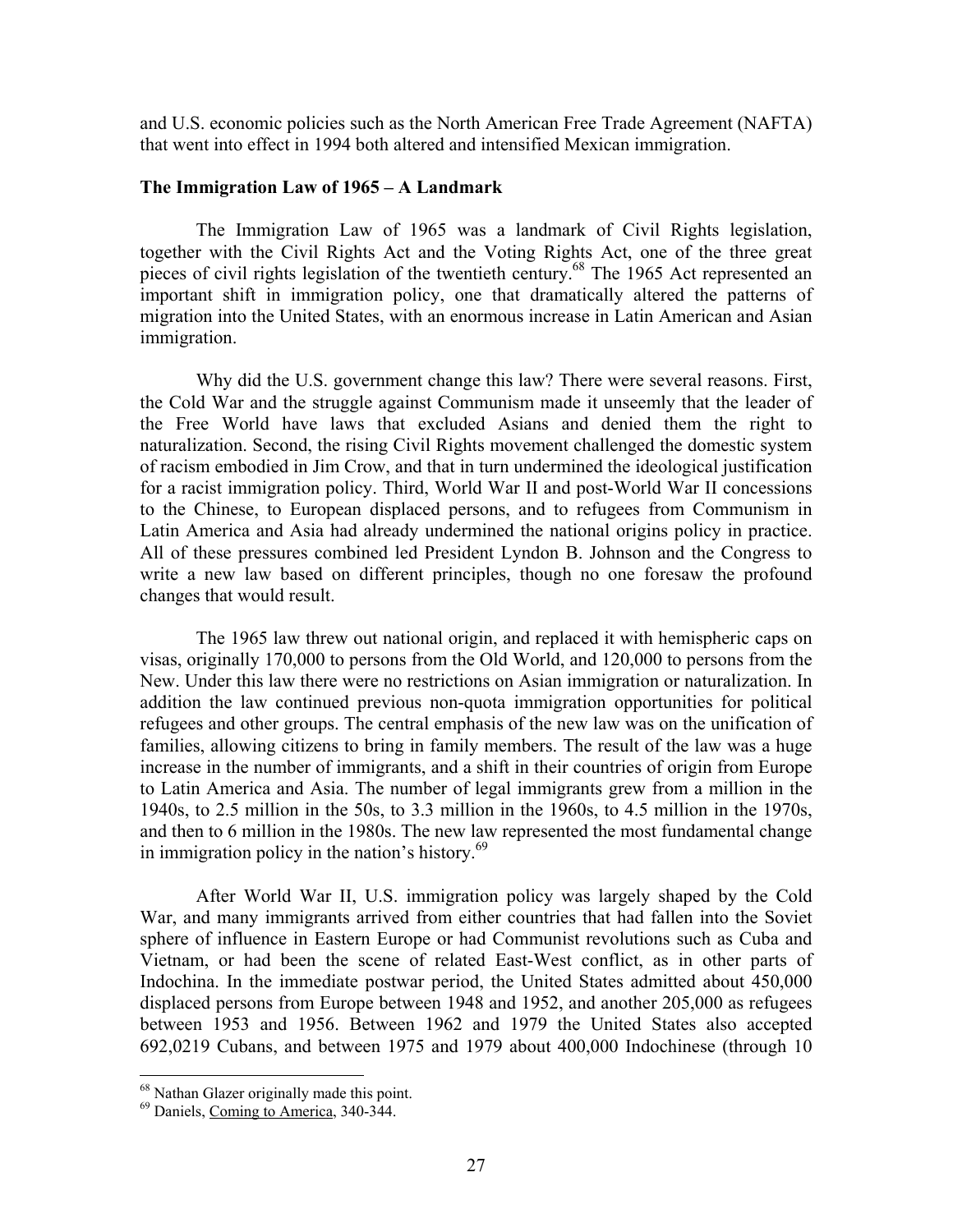separate programs.)<sup>70</sup> In addition there were another  $140,000$  Cubans from the Mariel boat lift. The total Cuban immigration of about 830,000 people represented the largest single national group admitted in this period, and added to the growing American "Hispanic" population.<sup>71</sup>

The Asian population has been one of the fastest growing groups since 1965. The Asians and Pacific Islander population of the United States number 10.9 million and made up 4 percent of the population in March 1999. Asian immigrants represent an extremely diverse group in terms of nationality, ethnicity, language, culture, and social class. While taken as a whole Asian immigrants are generally better educated and have higher incomes than other immigrants and native-born Americans, it is also the case that many Asian immigrants are working class people, and 13 percent of them are poor, as compared to 8 percent for non-Hispanic whites in the  $\overline{U.S.}^{72}$  While many Chinese immigrants generally have high educational attainment, still about a quarter of them have not gone beyond the seventh grade.<sup>73</sup> Generalizations about Asian immigrants, or even specific national or ethnic groups, often do not prove very useful, and each national or ethnic group must be analyzed in class terms.

The Japanese were once the largest Asian American immigrant population in the United States, but their growth has slowed, and they are now far down the list behind several other nationalities, such as Filipinos, Chinese and South East Asians. Chinese immigrants have been among the fastest growing group, though we have some difficulty counting all of the Chinese immigrants because they come not only from China, but also from Taiwan and Hong Kong, as well as from several nations in Southeast Asia. While many Chinese become entrepreneurs, administrators, and professionals, others become industrial or service workers, some employed in sweatshop labor.

Asian immigrants have a long history of labor organization in the United States. Chinese workers involved in railroad construction in the 1860s walked off the job over wages and working conditions, they struck orchards in the 1880s, and stopped work on plantations in Hawaii in 1900. In 1937 Chinese workers in San Francisco's Chinatown formed the Chinese Ladies Garment Workers as a branch of the International Ladies Garment Workers Union.<sup>74</sup> Japanese workers in agriculture in California at the opening of the  $20<sup>th</sup>$  century joined labor unions and struck, sometimes in alliance with Mexican immigrant workers.<sup>75</sup> Filipinos played an important role in the organization of farm workers in California, created the predecessor of the United Farm Workers union lead by

 $70$  We use the old word Indochinese here for the Vietnamese, Kampucheans (Camodians), Hmong, and Laotians. Among those Indochinese, many of the Vietnamese were actually ethnic Chinese, and so identified themselves.<br> $^{71}$  Daniels, Coming to America, 335-337

<sup>&</sup>lt;sup>72</sup> "The Asian and Pacific Islander Population in the United States, March 1999," U.S. Census Bureau, issued September 2000, available on line at: http://www.census.gov/prod/2000pubs/p20-529.pdf

<sup>&</sup>lt;sup>73</sup> Daniels, Coming to America, 354.<br><sup>74</sup> Takaki, <u>Strangers from a Different Shore</u>, 86, 91, 149, and 252.<br><sup>75</sup> Juan Gómez-Quiñones, <u>Mexican American Labor, 1790-1990</u> (Albuquerque: University of New Mexico Press, 1994), 76. This big strike of Japanese and Mexican workers took place in Oxnard, California in 1903.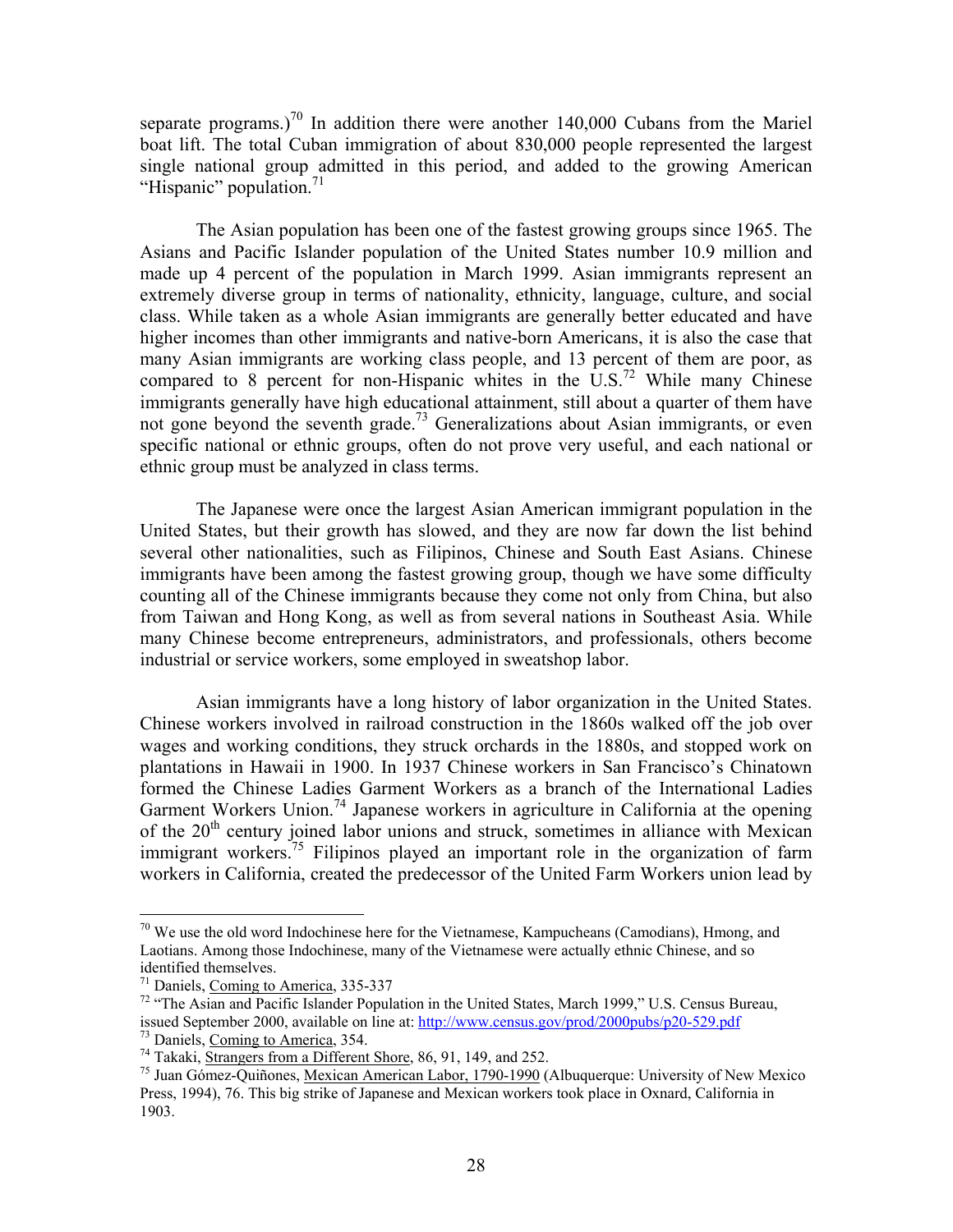César Chávez. Of course Asians have been involved as individuals in many unions from cannery workers, to letter carriers, to the teachers unions.

More recently, Asian Americans and Asian immigrants have been active in the labor movement, both through the AFL-CIO and particular unions, and through the new "workers' centers" that emerged as an important development in the 1990s. Since 1992 there has been an Asian Pacific American Labor Alliance acting as an advocate for Asian Pacific workers' interests and concerns within the AFL-CIO.<sup>76</sup> Since 1979 the Chinese Staff and Workers Center in New York has acted as an advocacy group and organizer among restaurant and other workers who found that labor unions either could not or would not organize them.<sup>77</sup> Since 1992 Korean workers in Los Angeles have organized through KIWA, the Korean Immigrant Workers Advocates. KIWA has organized among Korean restaurant and garment workers, something working Anglo-American and Latino organizations<sup>78</sup>

# **IRCA and Amnesty**

In the early 1980s Congress and American society debated immigration reform, and in 1986 Congress adopted the Immigration Reform and Control Act or IRCA. IRCA did not change the fundamental immigration law of the country (that of 1965) but inste4ad focused on regularizing the status of undocumented immigrants and penalizing employers who hired undocumented workers. IRCA had four principal provisions: 1) amnesty for man undocumented immigrants; 2) requirements that employers verify the status of all new hires; 3) penalties for employers who hired illegal aliens; and, 4) special provisions for the importation of agricultural workers. The law provided that undocumented immigrants who had been in the United States continuously since December 31, 1981 could apply for amnesty. Others could apply under easier terms for those working in perishable agriculture. By the time of statutory eligibility had ended 3.1 million immigrants had applied. Between 1989 and 1992 some 2.6 "former illegal aliens" gained permanent resident status under IRCA.79 Since immigrants can bring in other relatives to unify families, the impact of IRCA continues to be felt.

# **NAFTA and Hold the Line**

 $\overline{a}$ 

 In an attempt to compete more effectively with Japan and the European Common Market, in 1994 the United States entered into a treaty with Canada and Mexico called North American Free Trade Agreement (NAFTA). While the NAFTA treaty facilitated the movement of capital and commerce across the international borders, and permitted some increase migration for managers and professionals, it did not provide for the freer

<sup>&</sup>lt;sup>76</sup> Kent Wong, "Building an Asian Pacific Labor Movement," in: Fred Ho et al, Legacy to Liberation: Politics and culture of Revolutionary Asian Pacific America (San Francisco: AK Press, 2000), 89-98.

<sup>&</sup>lt;sup>77</sup> See the Chinese Staff and Workers Center home page at  $\frac{http://www.cswa.org/www/indexasp}{18}$  Korean Immigrant Workers Advocates at  $\frac{http://www.kiwa.org/}{http://www.kiwa.org/}$ 

 $79$  INS, "Immigrants, Fiscal Year 2001," at:

http://www.ins.gov/graphics/aboutins/statistics/IMM01yrbk/IMM2001text.pdf, 1.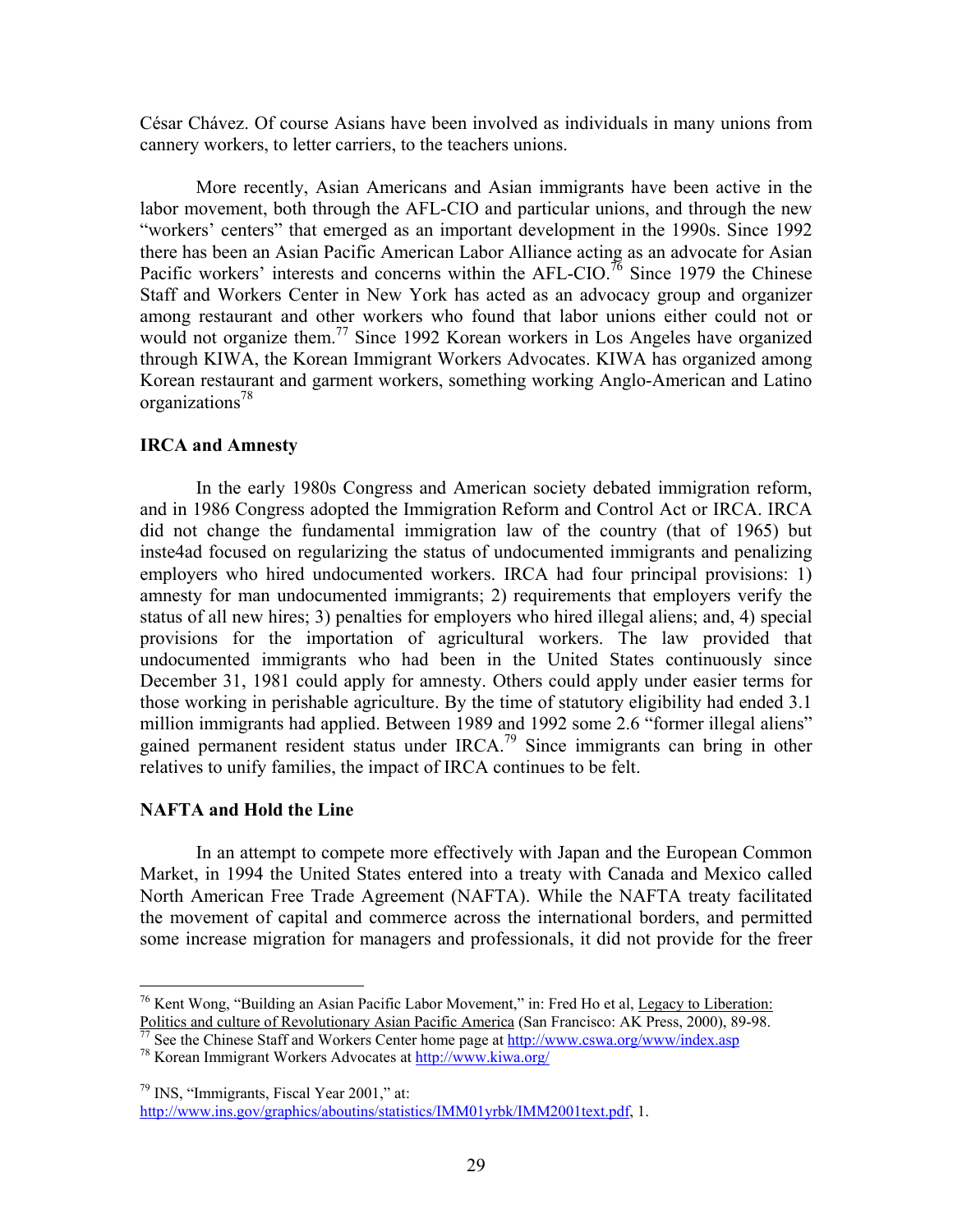movement of workers. In particular it did not make it any easier for Mexicans to migrate to the United States in search of work.

 At the same time, President Clinton's Attorney General Janet Reno and the INS developed a new strategy to restrain illegal immigration across the Mexican border. Beginning in 1994, at the same time as the implementation of NAFTA, the Border Patrol began to establish a series of programs—Operation Gatekeeper in San Diego, Operation Hold the Line in El Paso, Operation Rio Grande in McAllen, and Operation Safeguard in Tucson—to tighten control at the U.S.-Mexico border.<sup>80</sup> Many critics have characterized these policies as the militarization of the border, and human rights organizations such as Amnesty International have been highly critical of the INS and Border Patrol, alleging many human rights violations.<sup>81</sup> The operations reduced apprehensions in the urban areas where they were enforced, but drove more migrants to attempt to cross the Rio Grande (Rio Bravo) River, or to trek through the mountains and deserts. The BP policies have resulted in the deaths of almost 3,000 migrants from Mexico, Central America and other countries crossing the U.S.-Mexico border.

# **Abusive immigration**

 $\overline{a}$ 

A CIA report cited in the *New York Times* in 2000 said that 100,000 workers from Asia, Africa and Latin America were forced migrants working as slaves in domestic work, agriculture, factories, and sex work. $82$ 

# **The Recent Situation to September 11, 2001**

Legal immigration to the United States continues vigorously, under the terms of the modified 1965 Immigration Law. Altogether between 1991 and 2000, some 9,095,417 persons legally immigrated into the United States. In fiscal year 2001, 1,064,318 persons became lawful permanent residents of the United States, up from 849,8007 in fiscal year 2000. Of those, 65 percent were family sponsored immigrants, while17 percent were admitted under employment preferences, and 10 percent were refugees or asylees. Mexico continued to be the leading country of origin, with 206,426 new legal residents. India, with 70,290 immigrants passed China with 56,426, both of them followed by the Philippines with 53,154 and Vietnam with  $35.531<sup>83</sup>$ 

 Illegal immigration also continued to grow rapidly, perhaps more rapidly, though the INS no figures on illegal immigration.<sup>84</sup> The Border Patrol reports that in FY 2001 its agents apprehended almost l.2 million persons for illegal entry into the United States.

<sup>&</sup>lt;sup>80</sup>U.S. Border Patrol, "The National Border Patrol Strategy," at:<br>http://www.ins.usdoj.gov/graphics/lawenfor/bpatrol/strategy.htm#Southwest

Amnesty International, "Human Rights Concerns in the Border Region with Mexico," 1998 report at: http://www.web.amnesty.org/ai.nsf/index/AMR510031998<br><sup>82</sup> Joel Brinkley, "Vast Trade in Forced Labor Portrayed in C.I.A. Report," *New York Times*, April 2, 2000.

 $\frac{83}{100}$  INS, "Immigrants, Fiscal Year 2001," 3-4.<br> $\frac{84}{100}$  INS, "Immigrants, Fiscal Year 2001," says, "... information on net illegal immigration is not available."

<sup>(4).</sup>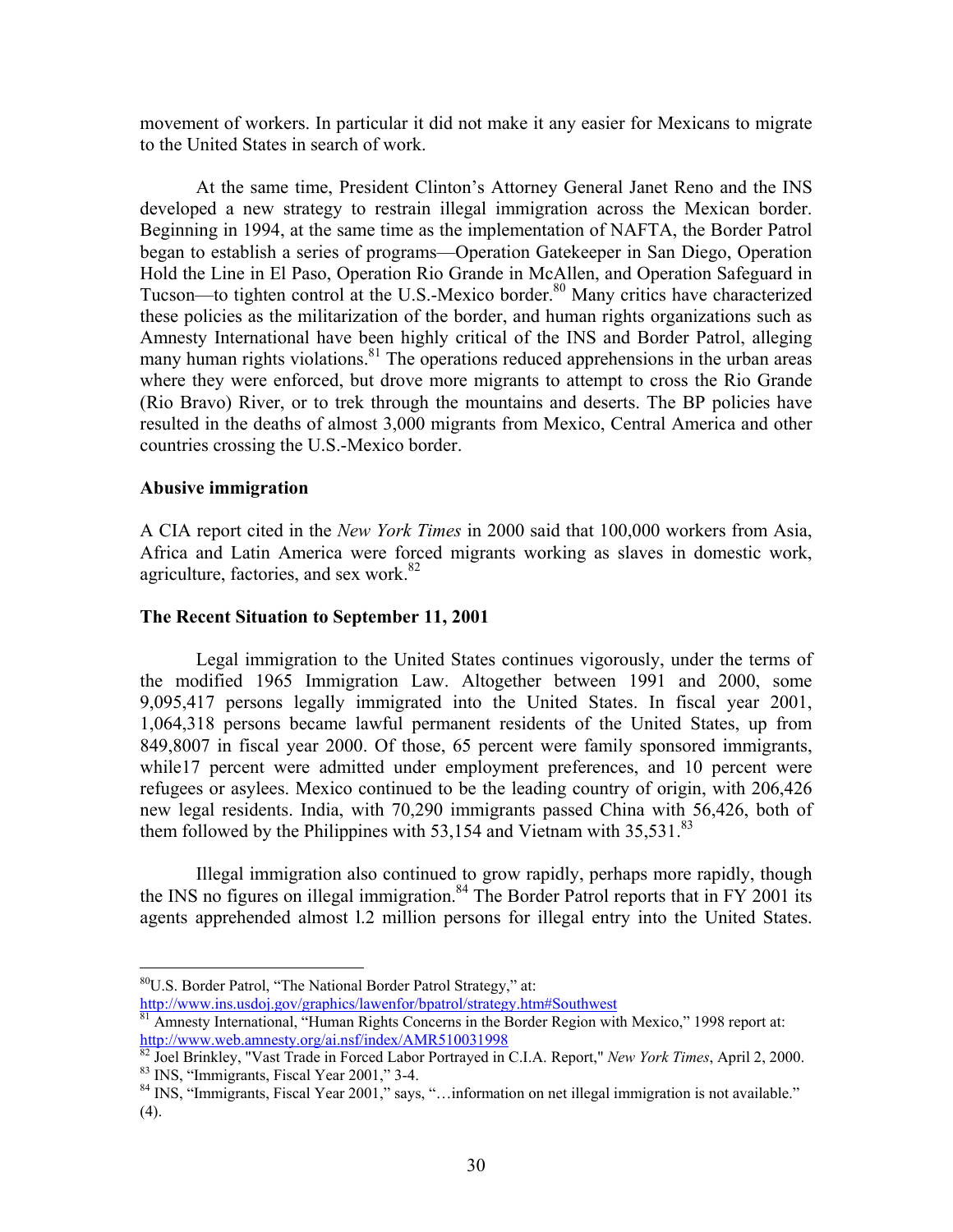Since 1994 the BP has apprehended more than 11.3 million nationwide.<sup>85</sup> The INS estimates that 5.0 million undocumented immigrants were residing in the United States in 1996, with a range of about 4.5 to 5.4 million.<sup>86</sup>

 Of all immigrant groups, the most significant numerically are the Hispanics. In 2000, 32.8 million Latinos resided in the United States, some 12 percent of the population, or about 1 in every 8 Americans. Of those, 66.1 percent were Mexican.<sup>87</sup> In January of 2003, the U.S. Census Bureau announced that Hispanics now numbered 37 million nationally, 13 percent of the U.S. population, a larger percentage than African Americans.

Foreign immigration particularly affects the workforce, because most immigrants are workers. One study concludes that foreign immigration has been responsible for creating half of the new wage workers in the United States in the 1991-2000 decade. According to this study 8 out of 10 new male workers were immigrants who arrived during that period. Still 86 percent of the workforce is born in the United States.<sup>88</sup>

# **Since September 11, 2001**

 $\overline{a}$ 

 September 11, 2001 may date a new era in American immigration policy, even though Congress has not passed any new immigration law. Shortly after the terrorist attack on the World Trade Center and the Pentagon, President George W. Bush announced that the U.S. was launching an international war on terrorism. As part of the measure of the war on terrorism, the President issued a series of directives, and the Congress passed a series of laws that tightened up border security, and moved the INS into a new Department of Homeland Security (DHS) that came into existence on January 24, 2003.

Most recently, following the September 11 attacks, there have been new shifts in U.S. policy and practice and in public attitudes. The Department of Homeland Security consolidated 22 agencies and 180,000 employees into a single agency described as "dedicated to protecting America from terrorism." The Immigration and Naturalization Service (INS) ceased to exist and became part of DHS, with its investigative and enforcement functions becoming part of the Immigration and Customs Enforcement (ICE). The Border Patrol and INS Inspectors, were combined with US Customs Inspectors into the newly created U.S. Customs and Border Protection (CBP).

Even before the creation of DHS, the INS launched "Operation Tarmac," aimed at increasing security at the nation's airports. Operation Tarmac resulted in more than 350

<sup>&</sup>lt;sup>85</sup> Border Patrol, "Overview," at: <u>http://www.ins.usdoj.gov/graphics/lawenfor/bpatrol/overview.htm</u><br><sup>86</sup> INS, "Illegal Alien Resident Population," at:

http://www.ins.usdoj.gov/graphics/aboutins/statistics/illegalalien/<br><sup>87</sup> U.S. Census Bureau, "The Hispanic Population of the United States," March 2000.

<sup>&</sup>lt;sup>88</sup> Andrew Sum et al, "Foreign Immigration and its Contributions to Population and Labor Force Growth in Massachusetts and the U.S.: A Recent Assessment of 2000 Census and CPS Survey Findings," Center for Labor Market Studies, Northeastern University, Boston, Mass., December 2001.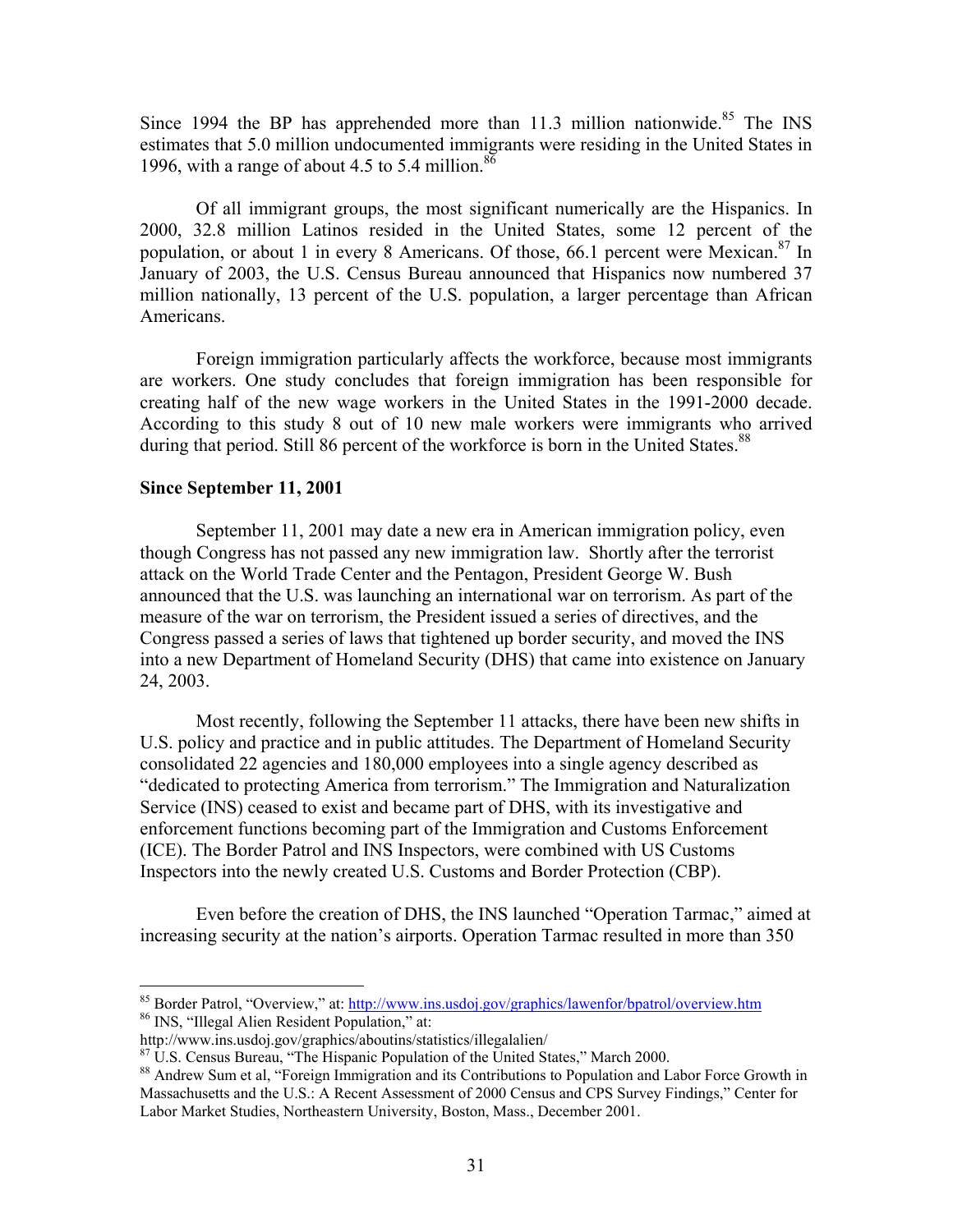arrests at 13 airports by April 24, 2002.<sup>89</sup> In Seattle SeaTac airport, for example, 20 food preparation workers at a company off the airport were arrested and 12 later deported.<sup>90</sup> At the same time agencies such as the Federal Bureau of Investigation (FBI) issued an order that field supervisors count the number of mosque and Muslims in their area, as part of the anti-terrorism effort.<sup>91</sup> The new security measures, ostensibly adopted as part of the war on terrorism, will tend to reduce immigrants' rights.

 In addition to the changes coming from the executive and legislative branches, the judiciary has also taken positions that reduce immigrants' rights. The U.S. Supreme Court ruled on March 27, 2002 in Hoffman Plastic Compounds, Inc. v. NLRB, No. 00- 1595 (S. Ct.), that the National Labor Relations Board (NLRB) lacked authority to order back pay to an undocumented worker, José Castro, who was laid off from his job because of union activities. While immigrant workers, legal and undocumented, still enjoy all the labor rights extended to citizens, the fact that the employers cannot be penalized will tend to undermine the laws enforcement, to deter worker organizing, and in general to have a chilling effect on the exercise of their rights by immigrant workers.

# **Conclusion**

 $\overline{a}$ 

 Over 50 million immigrants have come to the United States and many have found economic opportunities and greater political liberty. But at the same time the immigration experience has often involved terrible economic, social, legal and political situations. Many of the first migrants came as indentured servants, followed by involuntary migrants as over 400,000 African slaves brought to do the work on the plantations. The great peasant migration of the nineteenth century brought workers from Europe, China and Latin America, especially Mexico, but they often faced onerous conditions, racism, extreme exploitation, and frequently political repression. In the twentieth century, as the United States rose first to become a major world power, and then to world dominance, immigration became a "harvest of empire," a result of U.S. political, military, and economic policies that wreaked havoc in much of the world, while sustaining relative prosperity in the United States.

While economics drive immigration, politics attempts to shape it. U.S. government policy has been broad and generous at some times, narrows and spiteful at others. Several situations in that period stand out as particularly horrendous offenses to human rights: 1) the Chinese Exclusion Act of 1882, making the Chinese the only national and ethnic group ever completely excluded from the United States by law; 2) the failure to offer asylum to hundreds of thousands of Jews who might have been saved from the Nazi holocaust in Europe 3) the coerced repatriation of half a million Mexicans or Mexican Americans to Mexico in the early years of the 1930s; 4) the internment of 120,000 Japanese in concentration camps for almost four years during World War II.

 $89$  "Operation Tarmac' airport sweep widens," April 24, 2002 Posted: 3:34 PM EDT (1934 GMT) at: http://www.cnn.com/2002/TRAVEL/NEWS/04/24/airports.sweep/?related<br><sup>90</sup> Scott Sunde, "INS arrests 20 illegal Sea-Tac workers," <u>Seattle Post-Intelligencer</u>, January 19, 2002.<br><sup>91</sup> Erich Lichtblau, "F.B.I. Tells Offices to C

<sup>2003.</sup>